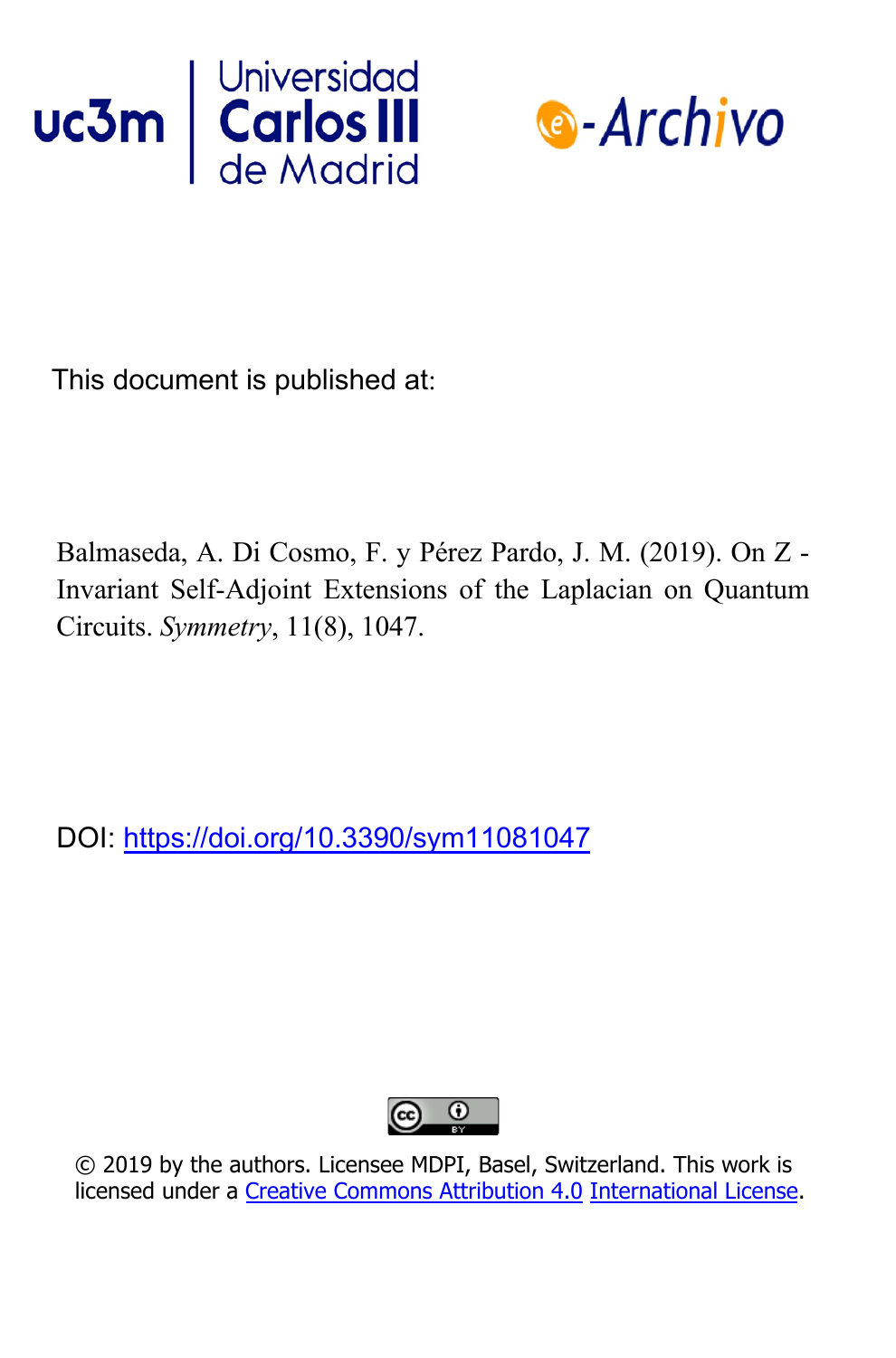# On Z-invariant self-adjoint extensions of the Laplacian on quantum circuits

A. Balmaseda, F. Di Cosmo and J.M. Pérez-Pardo

Abstract. An analysis of the invariance properties of self-adjoint extensions of symmetric operators under the action of a group of symmetries is presented. Existing criteria for the existence of G-invariant self-adjoint extensions of the Laplace-Beltrami operator over a Riemannian manifold are illustrated and critically revisited. These criteria are employed for characterizing self-adjoint extensions of the Laplace-Beltrami operator on an infinite set of intervals,  $\Omega$ , constituting a quantum circuit, which are invariant under a given action of the group  $\mathbb{Z}$ . A study of the different unitary representations of the group  $\mathbb Z$  on the space of square integrable functions on  $\Omega$  is performed and the corresponding Z-invariant self-adjoint extensions of the Laplace-Beltrami operator are introduced. The study and characterization of the invariance properties allows for the determination of the spectrum and generalized eigenfunctions in particular examples.

Mathematics Subject Classification (2010). Primary 81Q35; Secondary 81Q10, 81R05.

Keywords. Groups of symmetry, Self-adjoint extensions, Quantum circuits.

### Contents

| 1. Introduction                                                   |                |
|-------------------------------------------------------------------|----------------|
| 2. Self-adjoint extensions with symmetries                        | 3              |
| 2.1. G-invariant self-adjoint extensions                          | $\overline{4}$ |
| 2.2. Additional remarks on symmetries and self-adjoint extensions | 7              |
| 3. Quantum Circuits: adjacency and local symmetries               | 9              |

The authors acknowledge partial support provided by the "Ministerio de Economía, Industria y Competitividad" research project MTM2017-84098-P and QUITEMAD proyect P2018/TCS-4342 funded by "Comunidad Autónoma de Madrid". A.B. acknowledges financial support by "Universidad Carlos III de Madrid" through Ph.D. program grant PIPF UC3M 01-1819. F.dC. acknowledges financial support by QUITEMAD proyect P2018/TCS-4342 .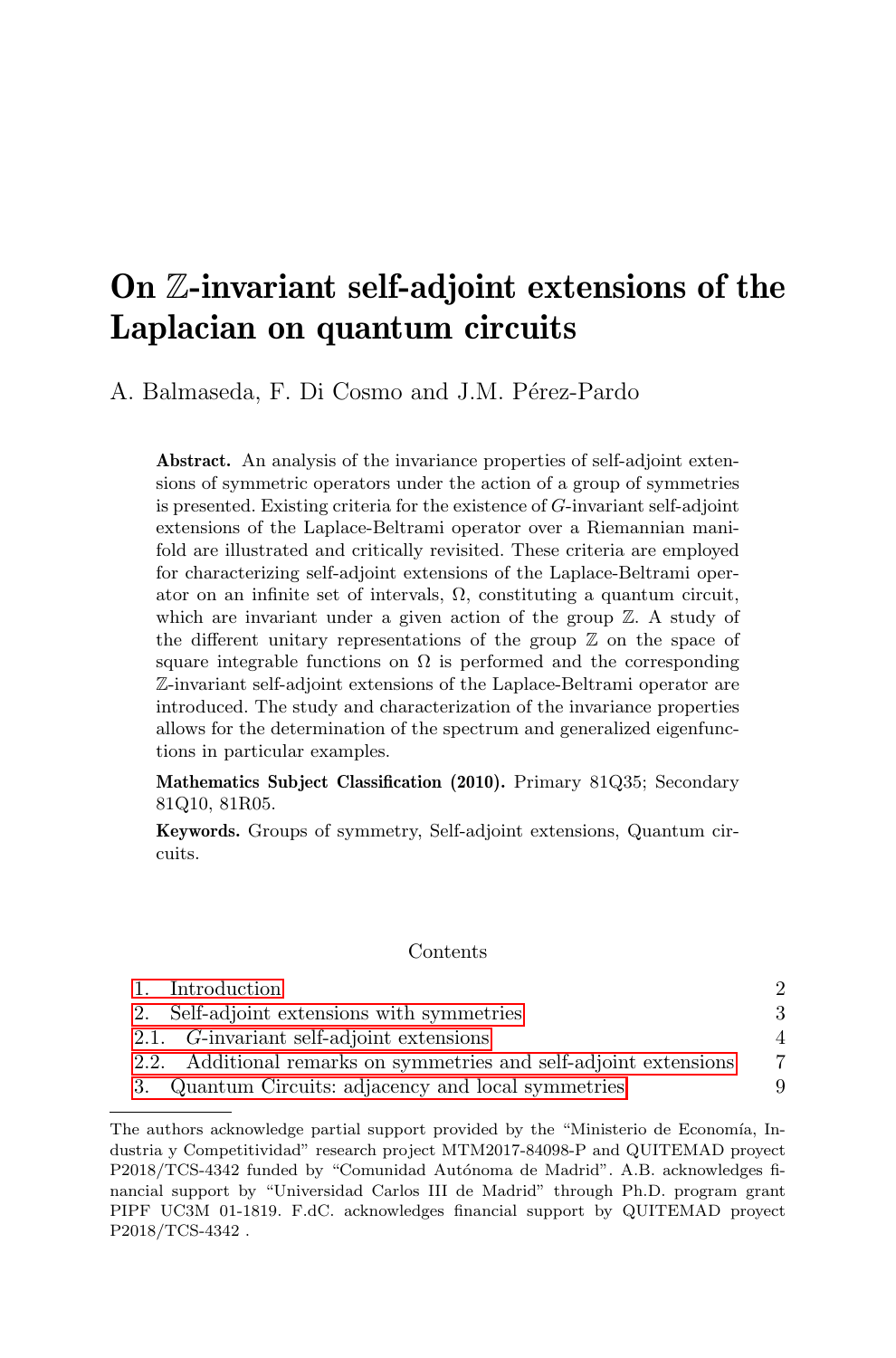- [4. Global symmetries on the Graph.](#page-14-0) Z-invariance 14
- [5. Conclusions and discussion](#page-22-0) 22

# <span id="page-2-0"></span>1. Introduction

The relation between Physics and symmetries has been successful and fruitful up to the point that Physical theories, from the most fundamental ones, like the Standard Model, to the effective ones applied, e.g., in condensed matter Physics, are intimately related with the symmetries and transformation properties of their underlying structures. For instance, gauge symmetries in the former case or crystallographic groups in the latter.

One of the aims of this article is to provide a framework for a systematic analysis of the action of symmetry groups on the configuration space of quantum circuits. Even if the configuration space is invariant under the action of a given group, not all the possible self-adjoint extensions need to be compatible with that symmetry group. We will use the characterisation introduced in [?] to identify the set of self-adjoint extensions compatible with the action of the symmetry group in the particular case of infinite chains made up by repeating a finite block. To have control on the symmetries that the system possess is also important in the determination of the spectrum and the spaces of eigenfunctions, as they will carry the same representation. The importance of this characterisation is that the space of mathematically possible self-adjoint extensions for a given quantum circuit is very large. As it will be clear in the discussion below and in the subsequent sections, the space of self-adjoint extensions contains all the possible topologies for a given graph and also many other situations that are not compatible with any given topology [?, ?].

The study of symmetries in the context of quantum circuits is particularly relevant in relation with the development of new quantum information and processing devices. Superconducting qubits [?, ?] are one of the promising technologies that can lead to scalable quantum computation. The framework of quantum circuits provides a natural setting to model and study them. In particular, a superconducting qubit can be seen as a truncation to the lowest energy levels of a corresponding quantum circuit [?]. Quantum circuits are, in general, infinite dimensional quantum systems and this has inherent difficulties in their description. However, one of the sources of decoherence in the description of superconducting qubits arises precisely because of the aforementioned truncation to the lowest orders. Hence, it is worth to address the system in its full generality and try, for instance, to achieve general controllability results as was done in [?].

In the most abstract setting the dynamics of a quantum circuit can be described by the Schrödinger equation, where the Hamiltonian of the system will be given formally by a Laplacian operator defined over a disjoint union of intervals with, possibly, a scalar potential defined over the intervals.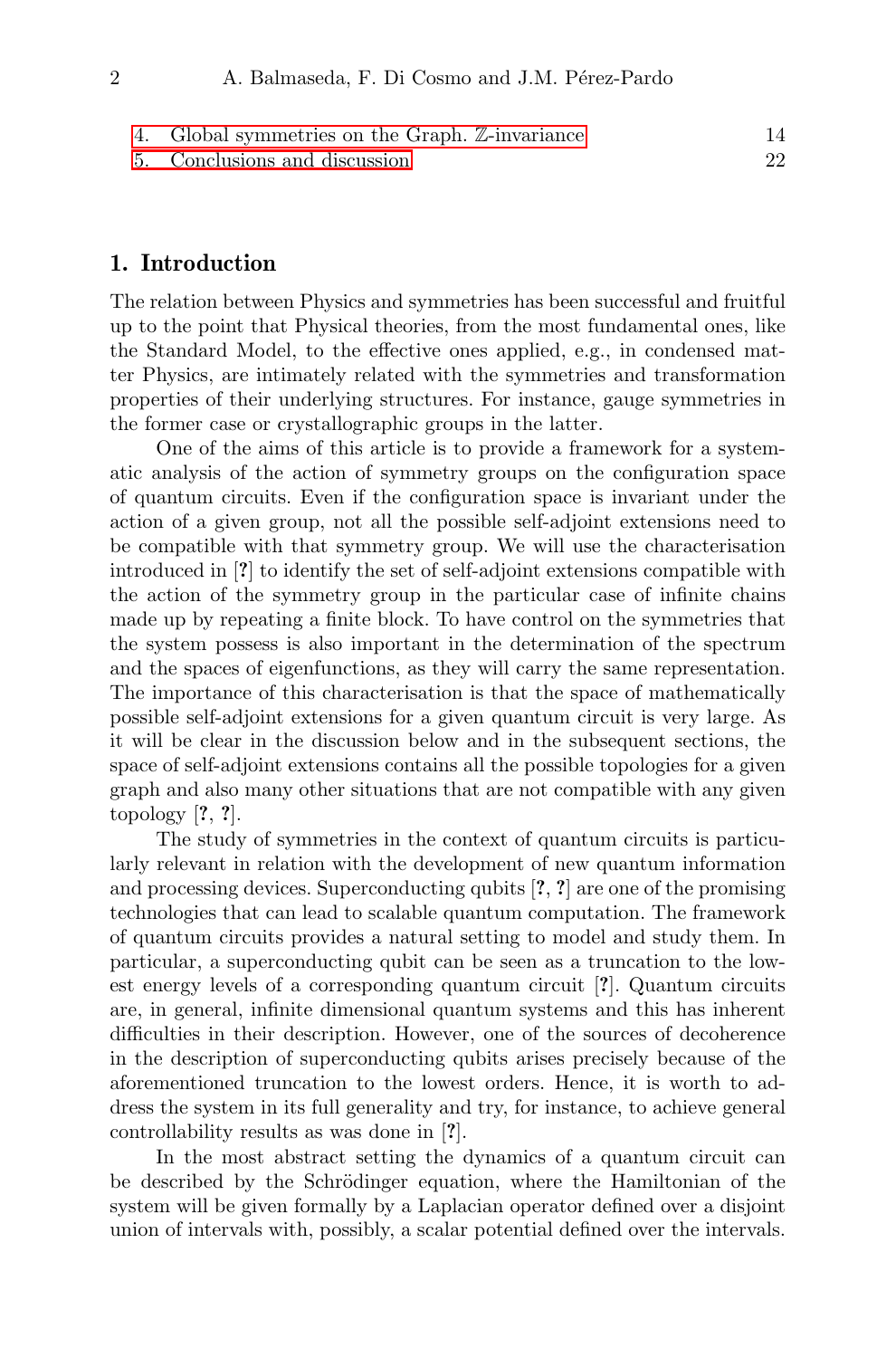The topology of the circuit, which can be described mathematically by a directed graph, will arise from the boundary conditions that one implements at the boundaries of the intervals. These boundary conditions need to be fixed in order to determine a well-defined self-adjoint operator. Otherwise the dynamics of the system will not satisfy the unitarity of the evolution as characterised by the Stone-von Neumann Theorem.

It was proven by G. Grubb [?] that there is a one-to-one correspondence between self-adjoint extensions of the Laplace-Beltrami operator and boundary conditions defined in terms of pseudo-differential operators. We will take here the approach introduced in [?] and further developed in [?], according to which the space of self-adjoint extensions of the Laplace operator is given by a unitary operator acting on the Hilbert space of boundary data. This approach is general enough to accommodate all the physically acceptable self-adjoint extensions. Moreover, the self-adjoint extensions characterised in this way are well suited for the numerical approximation of their spectrum, c.f. [?, ?]. Another advantage is that the same ideas can be used to analyse other differential operators like the Dirac operator, cf. [?, ?], which are also important in the context of quantum circuits.

The article is organised as follows. In Section [2](#page-3-0) we introduce the definitions of invariance and symmetries that will be needed for the rest of the article. In this section we will also carry on with the anaysis in troduced in [?] to cover other possible situations not covered by the theorems proved in that work. In Section [3](#page-9-0) we use the invariance properties to characterise a block-wise structure of the possible self-adjoint extensions that will represent a given quantum circuit. Finally in Section [4](#page-14-0) we study the case of an infinite quantum circuit, a quantum chain, that is made of the repetition of elemental finite blocks. Some discussion and outlook are given in Section [5.](#page-22-0)

## <span id="page-3-0"></span>2. Self-adjoint extensions with symmetries

In the Schrödinger-Dirac picture of Quantum Mechanics, one associates a Hilbert space  $H$  with a quantum system, and self-adjoint operators play the role of observables whereas pure states are elements of the projective Hilbert space  $\mathcal{P}(\mathcal{H})$ . Moreover, dynamics of "closed" quantum systems are described by strongly continuous one-parameter groups of unitary transformations, and according to Stone-von Neumann Theorem the generator of a strongly continuous one-parameter group of unitary transformations is a self-adjoint operator. Therefore, it is evident that self-adjointness plays a fundamental role in any quantum theory and a proper treatment of self-adjoint extensions of symmetric operators is required for a correct description of quantum systems. In particular, in this article we will focus on the definition of self-adjoint extensions of symmetric operators which are compatible with a given group of symmetries, G, of the dynamical system under investigation. This section is devoted to recall briefly the main results and definitions of the theory of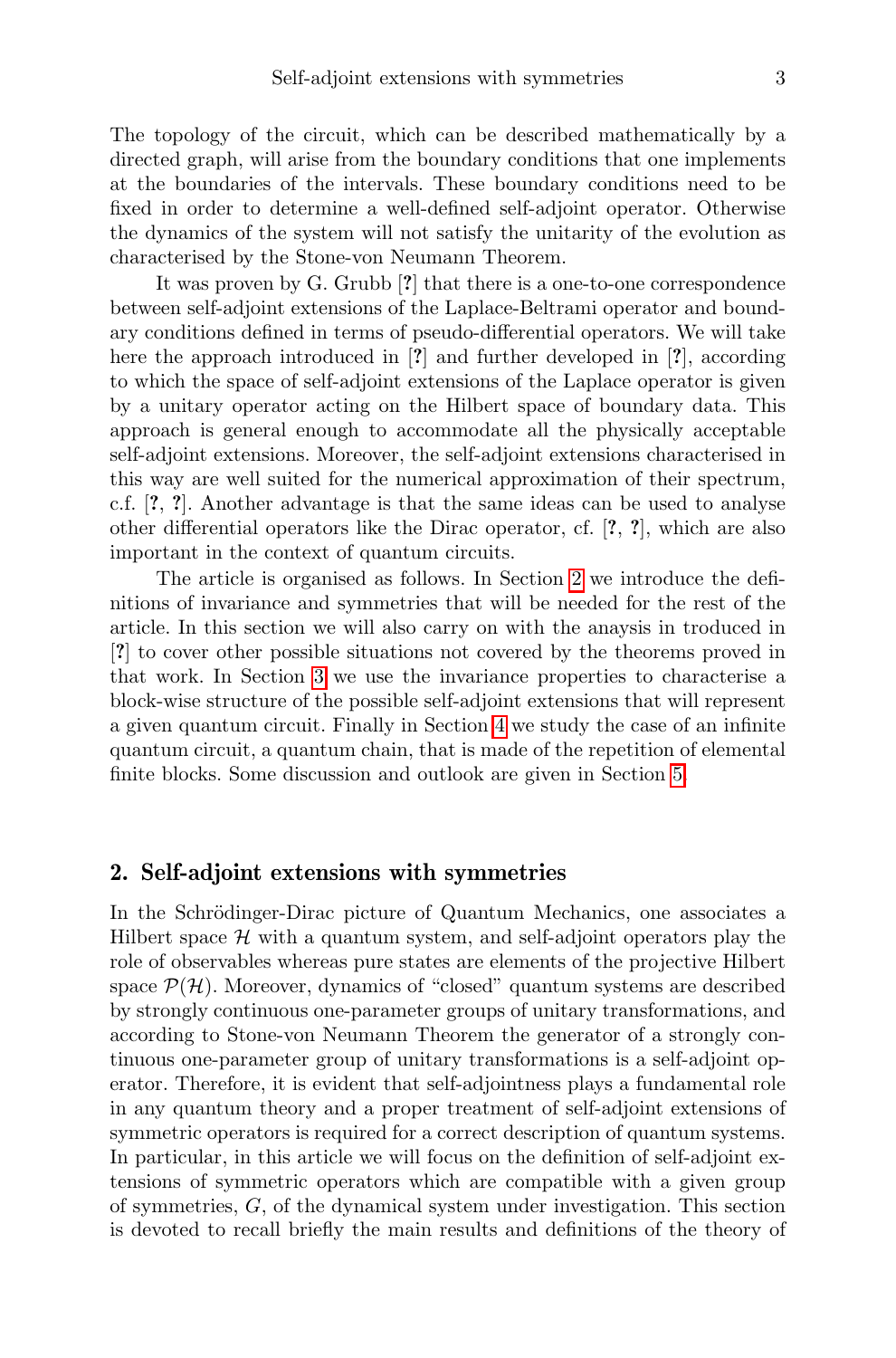self-adjoint extensions that will be needed, as well as to recall the notion of G-invariance.

#### <span id="page-4-0"></span>2.1. G-invariant self-adjoint extensions

Let  $(\Omega, \eta)$  be a pair made up of a smooth manifold  $\Omega$ , with a smooth boundary  $\partial Ω$ , and a Riemannian metric η. We will suppose that the measure  $\mu$  is the Riemannian volume form associated with the Riemannian structure η. The boundary itself has the structure of a Riemannian smooth manifold without boundary, the metric tensor on the boundary, namely  $\partial \eta$ , being the pullback of  $\eta$  via the canonical inclusion  $i : \partial \Omega \mapsto \Omega$ . Let  $\mathcal{H} = L^2(\Omega, \mu)$  be the Hilbert space of square-integrable functions on  $\Omega$  with respect to the measure  $\mu$ , and let  $\mathbf{T} = -\Delta$  be the Laplace-Beltrami operator on  $\Omega$  acting on a dense domain of the Hilbert space  $\mathcal{H}$ . Due to the presence of the boundary, the operator **T** defined on the subspace  $C_0^{\infty}(\Omega)$  of smooth functions with compact support contained in the interior of  $\Omega$ , is an unbounded densely defined symmetric operator which in general is not self-adjoint: the specification of a proper set of boundary conditions allows to get different self-adjoint extensions  $\mathbf{T}_b$ . Even if it is not the most general one, the Laplace-Beltrami operator is a paradigmatic example and of fundamental importance in Quantum Mechanics. Indeed, it is the generator of the dynamics of a free particle on  $\Omega$ . Let us recall that an unbounded linear operator T on a complex, separable Hilbert space  $\mathcal H$  with dense domain  $\mathcal D(\mathbf T)$  is symmetric if

$$
\langle \Psi, \mathbf{T}\Phi \rangle = \langle \mathbf{T}\Psi, \Phi \rangle \quad \forall \Psi, \Phi \in \mathcal{D}(\mathbf{T}), \tag{2.1}
$$

and it is self-adjoint if, in addition,  $\mathcal{D}(\mathbf{T}) = \mathcal{D}(\mathbf{T}^{\dagger})$ , where  $\mathbf{T}^{\dagger}$  is the adjoint operator whose domain is made up of those vectors  $\Psi \in \mathcal{H}$  such that:

$$
\langle \Psi, \mathbf{T}\Phi \rangle = \langle \chi, \Phi \rangle \quad \forall \Phi \in \mathcal{D}(\mathbf{T}), \tag{2.2}
$$

for some  $\chi \in \mathcal{H}$ . The set of vectors  $\chi$  will form the range of the adjoint operator. A self-adjoint extension  $T_b$  of a symmetric operator T satisfies the conditions

$$
\mathbf{T}_b \mid_{\mathcal{D}(\mathbf{T})} = \mathbf{T},\tag{2.3}
$$

$$
\mathcal{D}(\mathbf{T}_b^{\dagger}) = \mathcal{D}(\mathbf{T}_b). \tag{2.4}
$$

If the operator  $\bf{T}$  is symmetric, but not essentially self-adjoint, different self-adjoint extensions determine different quantum systems. On the other hand, symmetries of a certain quantum system are implemented via unitary or anti-unitary linear operators acting on the Hilbert space  $\mathcal{H}$  (cf. [?, ?]). Let G be a group of symmetries of the dynamical quantum system described by the operator **T**. This group of symmetries acts on  $\mathcal{H}$  via the strongly continuous unitary representation  $V : G \to \mathcal{U}(\mathcal{H})$ . Therefore, it is worthwhile asking what self-adjoint extensions are compatible with the group action given by the map  $V$ , if we want the quantum system to have the group of symmetries G. Following [?] we will consider the following definition of invariance for a given operator T: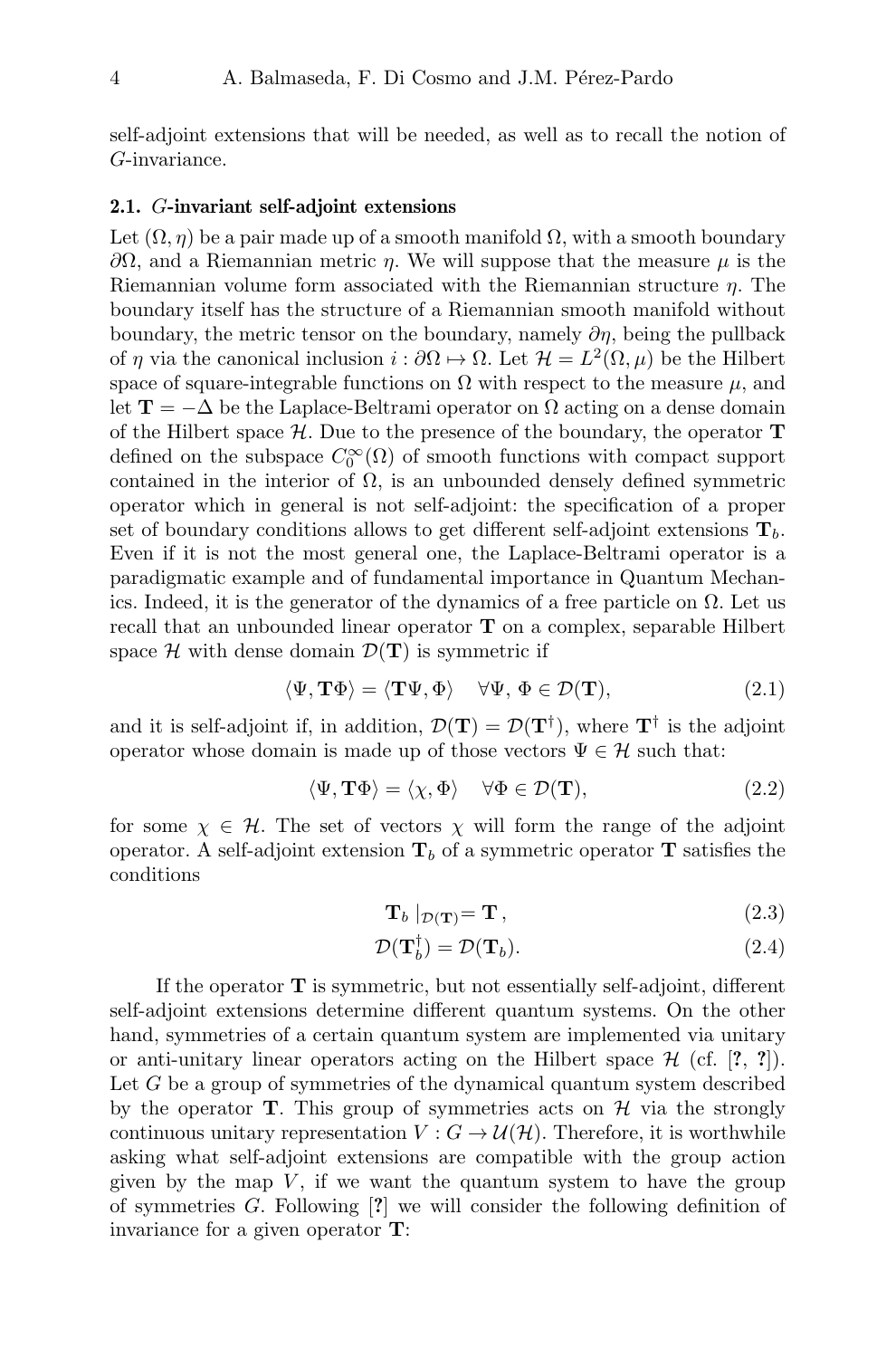**Definition 2.1.** Let **T** be a linear operator with dense domain  $\mathcal{D}(\mathbf{T}) \subset \mathcal{H}$  and consider a unitary representation  $V: G \to \mathcal{U}(\mathcal{H})$ . The operator **T** is said to be G-invariant if  $\mathbf{T}V(q) \supset V(q)\mathbf{T}$ , that is  $V(q)\mathcal{D}(\mathbf{T}) \subset \mathcal{D}(\mathbf{T})$  for all  $q \in G$ and

 $\mathbf{TV}(g)\Psi = V(g)\mathbf{T}\Psi \quad \forall g \in G, \ \forall \Psi \in \mathcal{D}(\mathbf{T}).$  (2.5)

The issue of the existence and uniqueness of self-adjoint extensions of symmetric operators was addressed by von Neumann [?] who gave a characterization of self-adjoint extensions in terms of unitary operators, K, between subspaces of  $\mathcal{H}$ ,  $(\mathcal{N}_+$ ,  $\mathcal{N}_-)$ , called deficiency spaces.

However, if we think of self-adjoint extensions of differential operators on manifolds with a boundary (as we will consider in this work) the relationship between the unitary operator  $K$  defining the self-adjoint extension  $T_K$  and the specification of a certain set of boundary conditions is hard to obtain, even if it is possible [?]. Therefore, for the Laplacian operator on a manifold  $\Omega$  with a boundary  $\partial\Omega$  an alternative approach has been proposed in [?, ?], according to which self-adjoint extensions of the operator  $\mathbf{T} = -\Delta$ are in correspondence with unitary operators acting on the space  $L^2(\partial\Omega)$  of square integrable functions on the boundary of  $\Omega$ . In the rest of the article we will address the issue of G-invariant self-adjoint extensions of the Laplace-Beltrami operator looking at the boundary data. Therefore, in the remainder of this section we will shortly outline some results concerning a large class of self-adjoint extensions of T.

Exploiting the relationship between quadratic forms and self-adjoint operators (c.f. [?, Sec. VI.2] for the details on this relation) it is possible to establish a correspondence between a class of self-adjoint extensions of the Laplace-Beltrami operator on a manifold  $\Omega$  with a smooth boundary  $\partial\Omega$  and a class of unitary operators on the space of square-integrable functions on its boundary (see [?] for details). Before introducing this class of unitaries, it is worth providing some additional definitions. The Sobolev Hilbert space of order k on a manifold  $\Omega$  will be denoted by  $H^k(\Omega)$  (see for instance [?] for a detailed presentation of Sobolev spaces).

**Definition 2.2.** A unitary operator U has spectral gap at  $-1$  if one of the following conditions holds:

- (*i*)  $1 + U$  is invertible;
- (ii) −1 belongs to the spectrum  $\sigma(U)$  of the operator U but it is not an accumulation point of  $\sigma(U)$ .

Let U be a unitary operator having  $-1$  in its spectrum. If P is the projector operator onto the eigenvalue  $-1$  and  $P^{\perp} = \mathbb{1} - P$ , the partial Cayley transform of the operator  $U$  is defined as follows:

$$
A_U \varphi = iP^{\perp} \frac{(1-U)}{(1+U)} \varphi, \quad \varphi \in L^2(\partial \Omega). \tag{2.6}
$$

**Definition 2.3.** Let U be a unitary operator having spectral gap at  $-1$ . It is admissible if the partial Cayley transform  $A_U$  leaves the subspace  $H^{1/2}(\partial\Omega)$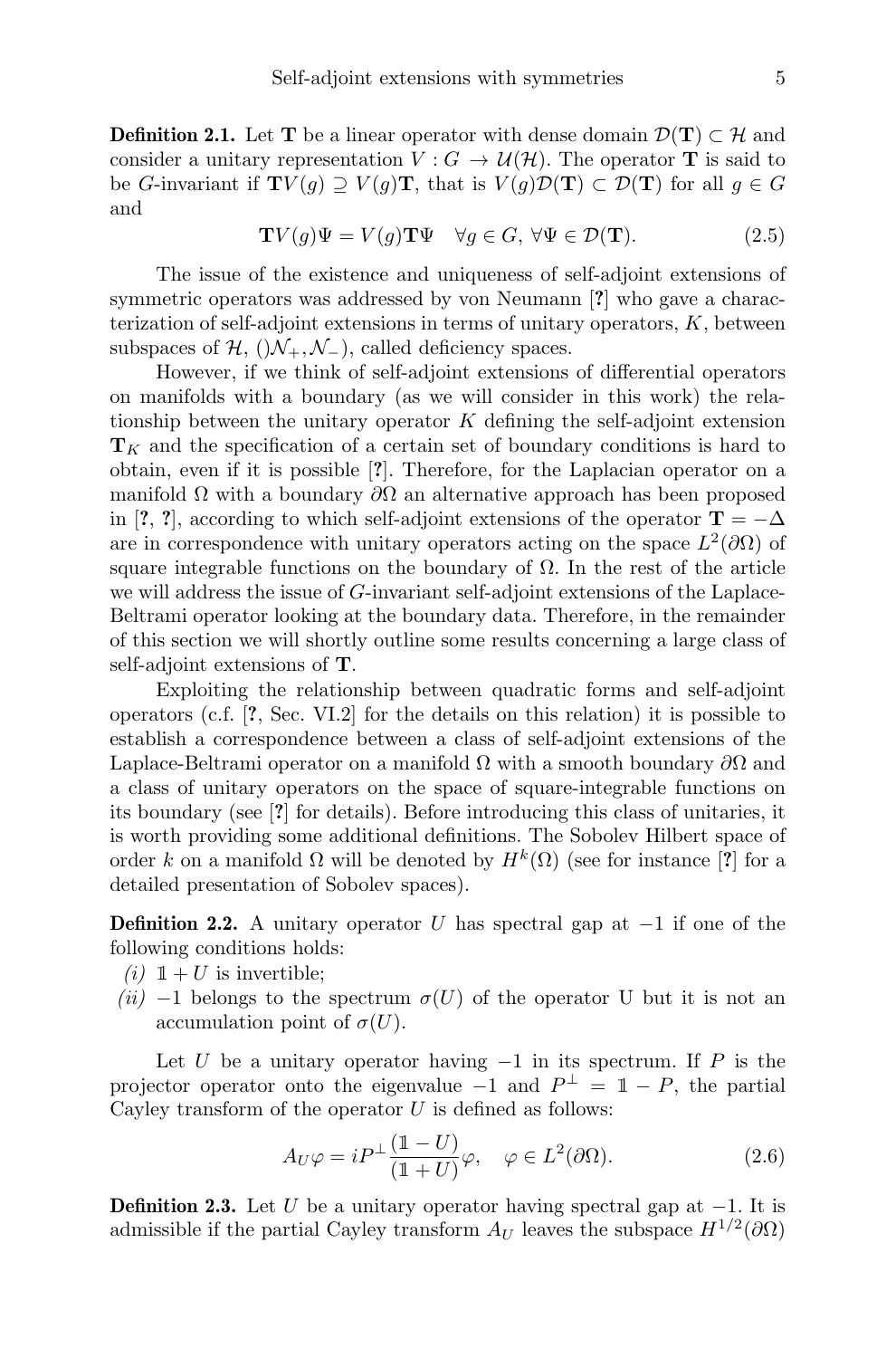invariant and is continuous with respect to the Sobolev norm of order  $1/2$ , i.e.

$$
||A_U\varphi||_{H^{1/2}(\partial\Omega)} \le K \|\varphi\|_{H^{1/2}(\partial\Omega)}, \quad \varphi \in H^{1/2}(\partial\Omega). \tag{2.7}
$$

Then, there is a one-to-one correspondence between a class of selfadjoint extensions of the Laplace-beltrami operator on a manifold  $\Omega$  with smooth boundary and the class of unitary operators  $U: L^2(\partial\Omega) \to L^2(\partial\Omega)$ which have spectral gap at  $-1$  and are admissible.

Given an admissible unitary with spectral gap at  $-1$ , the associated self-adjoint extension  $\mathbf{T}_b$  is defined on the subspace  $\mathcal{D}(\mathbf{T}_b) \subset \mathcal{D}(\mathbf{T}^{\dagger}) \subset \mathcal{H}$ whose elements  $\Psi$  satisfy the following boundary conditions:

$$
\psi - i\dot{\psi} = U(\psi + i\psi),\tag{2.8}
$$

where  $(\psi, \psi)$  are the boundary data, i.e.  $\psi$  is the restriction to the boundary of the function  $\Psi$  and  $\dot{\psi}$  is the restriction of its normal derivative pointing outwards. These restrictions are obtained via the trace operator  $\gamma: H^k(\Omega) \to$  $H^{k-1/2}(\Omega)$ , whenever  $k > \frac{1}{2}$ , which is a continuous surjective operator, with kernel defined by the functions in  $H_0^k(\Omega)$  (see for instance [?] for more details). Having defined a class of self-adjoint operators in terms of unitary operators at the boundary, one can look for conditions on these unitaries such that the corresponding self-adjoint extensions are G-invariant with respect to some unitary representation of a group of symmetry G. Before introducing the main theorem of this section let us give some additional definitions.

**Definition 2.4.** A strongly continuous unitary representation  $V : G \to \mathcal{U}(L^2(\Omega))$ has a trace (or it is traceable) along the boundary  $\partial\Omega$  if there exists another strongly continuous unitary representation  $v : G \to \mathcal{U}(L^2(\partial \Omega))$  such that:

$$
\gamma(V(g)\Psi) = v(g)\gamma(\Psi),\tag{2.9}
$$

for all  $\Psi \in H^1(\Omega)$  and  $g \in G$ .

We can now state the main theorem characterizing G-invariant selfadjoint extensions defined via admissible unitary operators at the boundary with spectral gap at  $-1$ :

<span id="page-6-0"></span>**Theorem 2.5** ([?, Thm. 6.10]). Let G be a group and  $V : G \to \mathcal{U}(L^2(\Omega))$ a topological traceable representation of G, with unitary trace  $v : G \rightarrow$  $\mathcal{U}(L^2(\partial\Omega))$  along the boundary  $\partial\Omega$ . Let  $U \in \mathcal{U}(L^2(\partial\Omega))$  be an admissible unitary operator with spectral gap at  $-1$  defining a self-adjoint extension  $\mathbf{T}_b$ of the Laplace-Beltrami operator. Assume that the self-adjoint extension corresponding to Neumann boundary conditions  $(\dot{\psi} = 0)$  is G-invariant. Then we have the following cases:

- (i) If  $[v(g), U] = 0$  for all  $g \in G$  then  $\mathbf{T}_b$  is G-invariant;
- (ii) Consider the decomposition of the boundary Hilbert space  $L^2(\partial\Omega)$  =  $W \oplus W^{\perp}$ , where W is the eigenspace relative to the eigenvalue -1 of the operator  $U$ , and denote by  $P$  the orthogonal projection onto  $W$ . If  $\mathbf{T}_b$  is G-invariant and  $P: H^{1/2}(\partial\Omega) \to H^{1/2}(\partial\Omega)$  is continuous, then  $[v(g), U] = 0$  for all  $g \in G$ .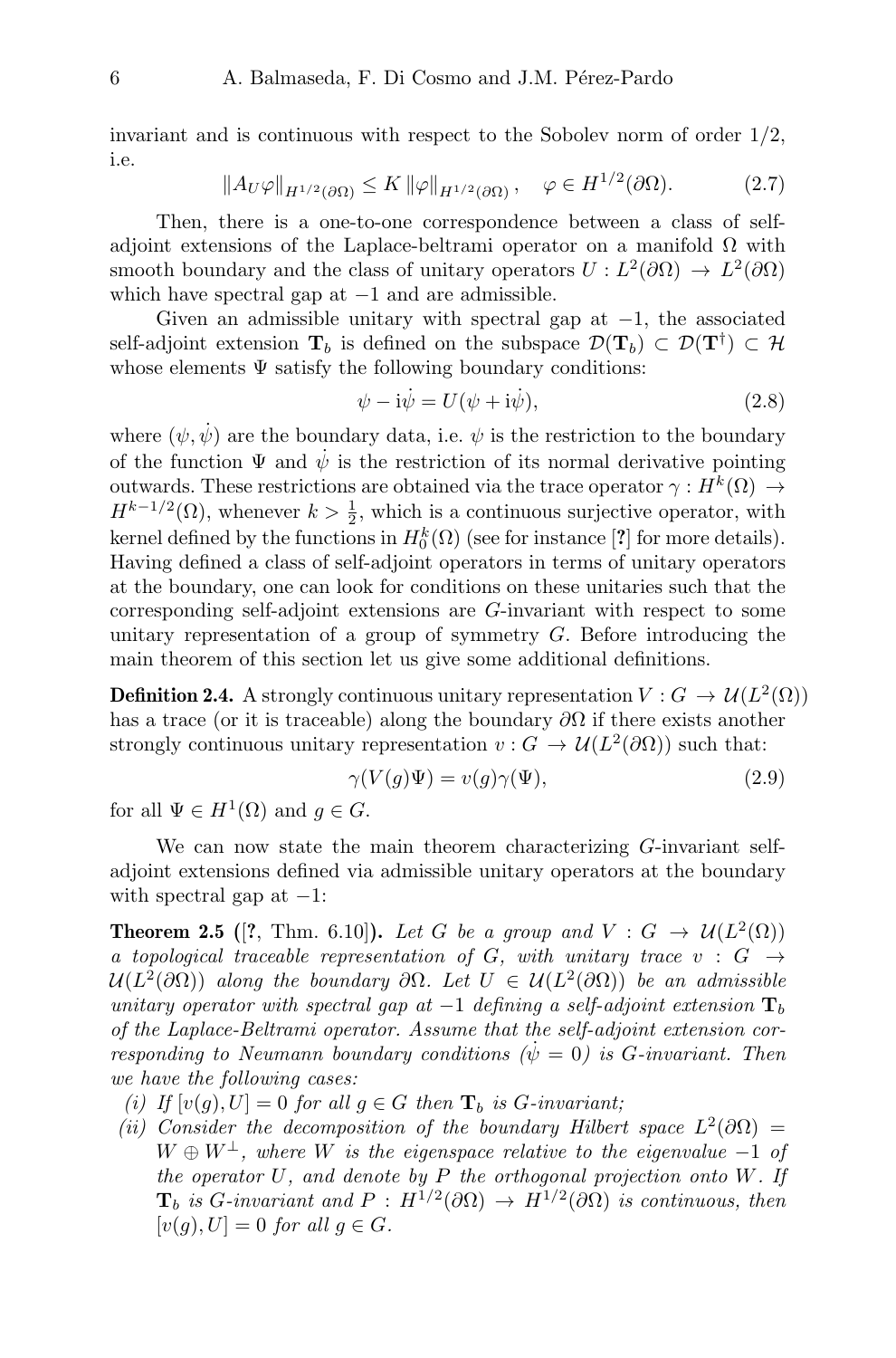In the rest of the article we will make widely use of this result, since we will define self-adjoint extensions of the Laplace-Beltrami operator on  $\Omega$ by specifying a suitable set of boundary conditions. Moreover, we will focus on one dimensional manifolds, and, as we will better clarify in the following sections, many of the technical requirements in the above discussion will be automatically satisfied.

#### <span id="page-7-0"></span>2.2. Additional remarks on symmetries and self-adjoint extensions

Before moving on, in this subsection we are going to add some remarks about the previous results. Let us start mentioning a result about G-invariant self-adjoint extensions in the von Neumann approach to the problem. Let  $K : \mathcal{N}_+ \to \mathcal{N}_-$  be the unitary operator between the two deficiency spaces  $\mathcal{N}_+$ ,  $\mathcal{N}_-$  characterizing a given self-adjoint extension  $\mathbf{T}_K$  of an operator **T**. Then G-invariant self adjoint extensions can be built according to the result of the following theorem:

<span id="page-7-1"></span>**Theorem 2.6** ([?, Thm. 3.5]). Let  $\mathbf{T} : \mathcal{D}(\mathbf{T}) \subset \mathcal{H} \to \mathcal{H}$  be a closed, symmetric and G-invariant operator with equal deficiency indices. Let  $\mathbf{T}_K$  be the selfadjoint extension defined by the unitary operator  $K \in \mathcal{U}(\mathcal{N}_+,\mathcal{N}_-)$ . Then  $\mathbf{T}_K$ is G-invariant iff  $V(g)K\xi = KV(g)\xi$ ,  $\forall \xi \in \mathcal{N}_+, g \in G$ .

Therefore, if the symmetric operator  $\mathbf T$  is  $G$ -invariant,  $G$ -invariant selfadjoint extensions are characterized by unitaries  $K$  which commute with all the elements of the representation  $V$  of the symmetry group  $G$ . However, one possibility not considered in [?] is to study whether it is possible that the symmetric operator  $\bf{T}$  is not G-invariant while one (or several) of its selfadjoint extensions  $\mathbf{T}_b$  are. In particular, one could ask if there exist unitary representations  $V$  of a symmetry group  $G$  which do not preserve the domain  $\mathcal{D}(\mathbf{T})$  of the operator **T** but preserve the domain of a self-adjoint extension  $\mathbf{T}_b$ . A simple instance is given by the following example (cf. [?, Ch. 3]).

*Example.* Let  $\mathcal{H} = L^2(\mathbb{R})$  and let  $\mathbf{T} = -\frac{d^2}{dx^2}$  with domain  $\mathcal{D}(\mathbf{T}) = \{ \Phi \in H^2(\mathbb{R}) \mid \varphi(0) = 0 \}.$ 

It is a symmetric operator with deficiency indices  $(1, 1)$ , which implies that there are infinitely many self-adjoint extensions characterized by a single real parameter, say  $\alpha$ . The domains of these self-adjoint extensions, which we will call  $\mathbf{T}_{\alpha}$ , can be characterized as:

$$
\mathcal{D}(\mathbf{T}_{\alpha}) = \{ \Phi \in H^{1}(\mathbb{R}) \cap H^{2}(\mathbb{R} - \{0\}) \mid \varphi'(0_{+}) - \varphi'(0_{-}) = \alpha \varphi(0) \}.
$$
 (2.10)

The unitary representation of the group  $\mathbb R$  given by

$$
V(t) = e^{-it\mathbf{T}_{\alpha}}
$$
\n(2.11)

preserves the domain  $\mathcal{D}(\mathbf{T}_{\alpha})$  and commutes with  $\mathbf{T}_{\alpha}$  on its domain; therefore  $\mathbf{T}_{\alpha}$  is R-invariant. If  $\alpha$  is positive the spectrum of  $\mathbf{T}_{\alpha}$  is the positive half-line  $\mathbb{R}_+$  and the generalized eigenfunctions (see, for instance, [?, Chs. 4 and 9],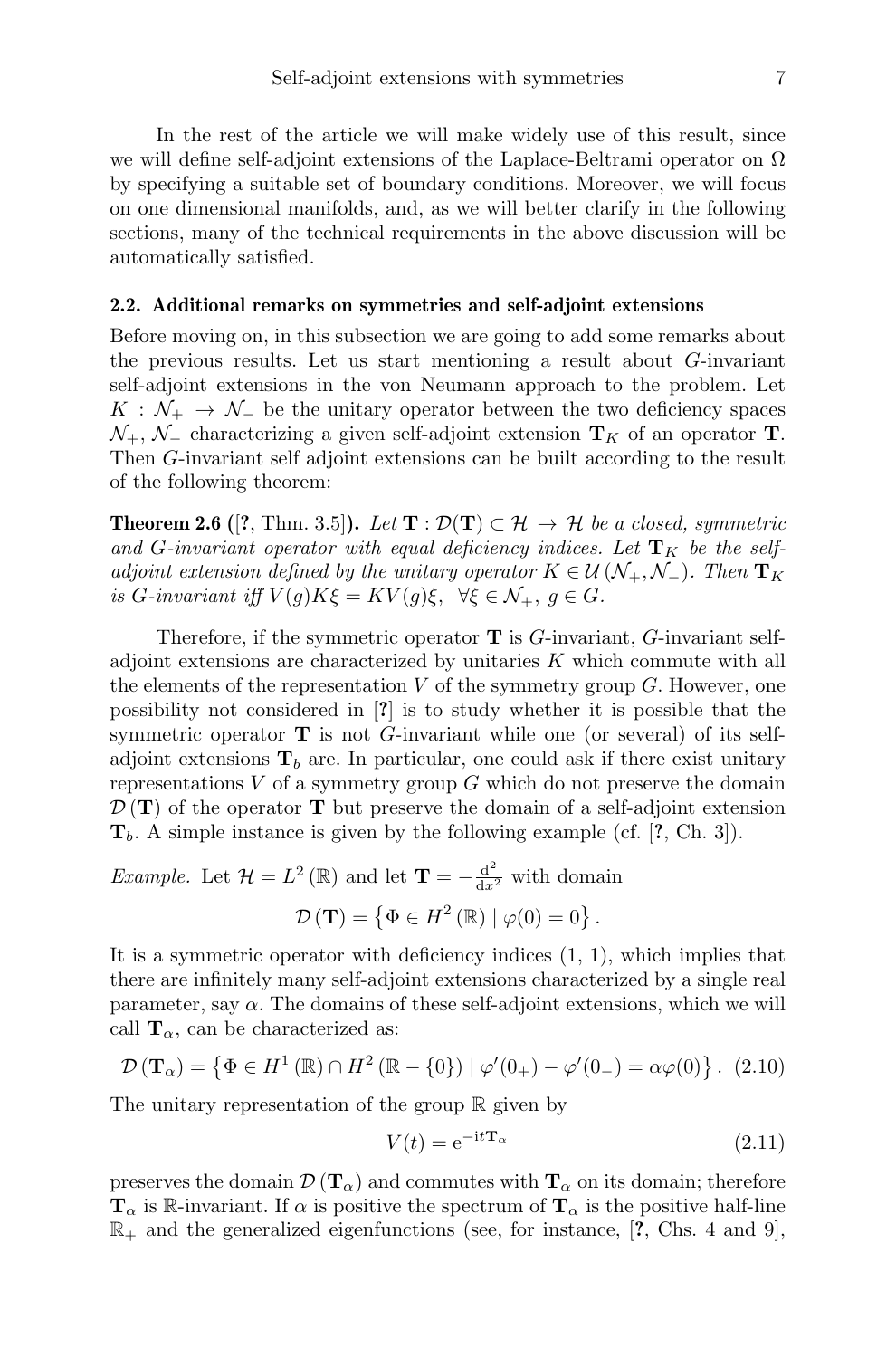[?, Ch. 8] and [?])  $\Psi_k(x)$  can be written in terms of a real parameter k as follows:

$$
\Psi_k(x) = \sqrt{\frac{4k^2}{2\pi (\alpha^2 + 4k^2)}} \left( e^{ikx} + \frac{\text{sign}(x) + \text{sign}(k)}{2} \frac{\sin kx}{k} \right).
$$
 (2.12)

Therefore the action of the unitary operator  $V(t)$  can be expressed as follows:

$$
V(t)\Phi(x) = \int_{\mathbb{R}} \mathrm{d}k \int_{\mathbb{R}} \mathrm{d}y \mathrm{e}^{-\mathrm{i}t k^2} \Psi_k(x) \bar{\Psi}_k(y) \Phi(y) = \int_{\mathbb{R}} \mathrm{d}y G(x, y; t) \Phi(y),\tag{2.13}
$$

where  $G(x, y; t) = \int_{\mathbb{R}} \mathrm{d}k e^{-\mathrm{i}t k^2} \Psi_k(x) \overline{\Psi}_k(y)$  is the Green-kernel associated with the operator  $\mathbf{T}_{\alpha}$ .

In this case, however, the symmetric operator  $T$  is not  $\mathbb{R}$ -invariant since  $\mathcal{D}(\mathbf{T})$  is not invariant with respect to the group action  $V(t)$ . This is a consequence of the following Lemma (see [?, Lemma 8.4.1]):

<span id="page-8-1"></span>Lemma 2.7. Let  $T_{\alpha}$  be an unbounded self-adjoint operator on a complex Hilbert space H. Let  $\mathcal{D}(\mathbf{T}) \subset \mathcal{D}(\mathbf{T}_{\alpha})$  be a dense linear subspace of H and suppose  $V(t) = e^{-itT_{\alpha}}$  leaves  $\mathcal{D}(T)$  invariant. Then  $T = T_{\alpha} |_{\mathcal{D}(T)}$  (i.e.  $T_{\alpha}$ ) restricted to  $\mathcal{D}(\mathbf{T})$  is essentially self-adjoint.

Let us recall that essentially self-adjoint means that the operator has a unique self-adjoint extension that coincides with its closure. Indeed, since in the case in question  $T$  is not essentially self-adjoint, the linear dense subspace  $\mathcal{D}(\mathbf{T})$  cannot be invariant with respect to the action given by  $V(t)$ . Therefore,  $T_{\alpha}$  is R-invariant whereas T is not.

However, we know that it is possible to associate self-adjoint extensions of the Laplace-Beltrami operator on a manifold with boundary with unitaries on the space of boundary data. In this case, Theorem [2.5](#page-6-0) was proved under two assumptions on the unitary representation  $V$ , i.e. it has to have a trace and preserve the Neumann self-adjoint extension. Therefore, one could see if there are G-invariant self-adjoint extensions with respect to a representation  $V$  of a group  $G$ , while either the unitary representation is not traceable or it does not preserve the Neumann self-adjoint extension of the Laplace-Beltrami operator, or both. In fact, the system defined above is an example of this situation, too. Indeed, if a unitary representation is traceable, it has to preserve the kernel of the trace map. Since the kernel of the trace map, which, in the previous example, is given by the subspace  $\text{Ker}\gamma = \left\{ \Phi \in H^2(\mathbb{R}) \mid \varphi(0) = 0, \ \dot{\varphi}(0) = 0 \right\} \subset L^2(\mathbb{R}), \text{ is not preserved}^1, \text{ the }$  $\text{Ker}\gamma = \left\{ \Phi \in H^2(\mathbb{R}) \mid \varphi(0) = 0, \ \dot{\varphi}(0) = 0 \right\} \subset L^2(\mathbb{R}), \text{ is not preserved}^1, \text{ the }$  $\text{Ker}\gamma = \left\{ \Phi \in H^2(\mathbb{R}) \mid \varphi(0) = 0, \ \dot{\varphi}(0) = 0 \right\} \subset L^2(\mathbb{R}), \text{ is not preserved}^1, \text{ the }$ unitary representation  $V$  is not traceable. Therefore, concerning this situation, the assumption in Theorem [2.5](#page-6-0) on the unitary representation, namely being traceable, is analogous to the assumption in Theorem [2.6](#page-7-1) about the

<span id="page-8-0"></span><sup>&</sup>lt;sup>1</sup>Indeed, the operator **T** restricted to this domain is symmetric but not essentially selfadjoint. Therefore, according to Lemma [2.7,](#page-8-1) this domain is not preserved by the representation V of the group R.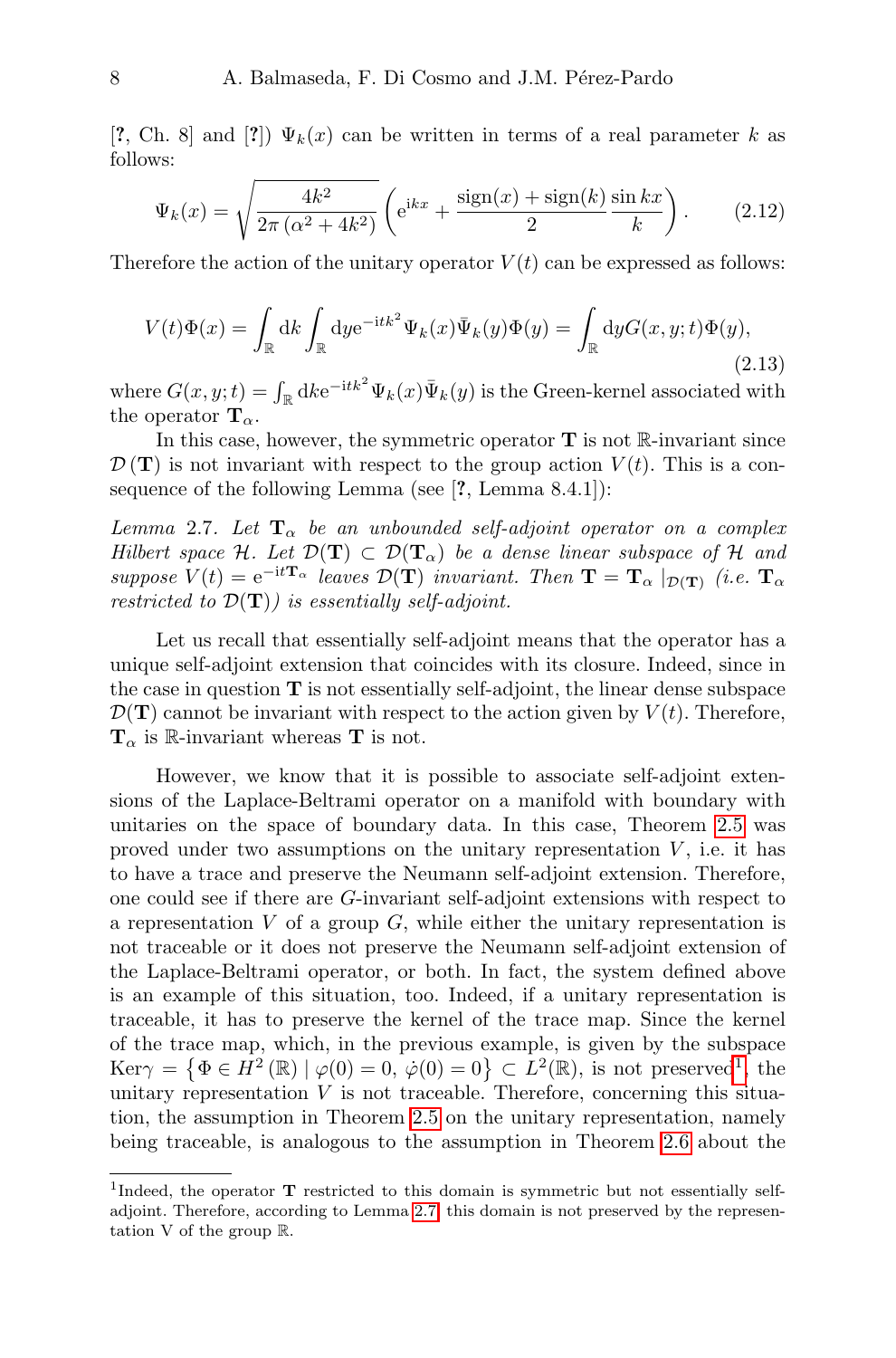preservation of the domain of the symmetric operator. Since a careful analysis of symmetries which either are not traciable or are not compatible with the symmetric operator  $\bf{T}$  or both, is out of the scope of this article, in the following sections we will limit to representations which will respect the hypotheses of the theorems introduced above, and we will postpone such an investigation to future works.

After this introduction containing a critical review of previous results, in the following sections we will focus on the issue of self-adjoint extensions of the Laplace-Beltrami operator on quantum circuits, which are compatible with a given group of symmetries.

## <span id="page-9-0"></span>3. Quantum Circuits: adjacency and local symmetries

The central part of this work will focus on the description of self-adjoint extensions of the Laplace-Beltrami operator for one-dimensional manifolds. As we will see, this discussion can be fruitfully exploited in connection to the theory of quantum circuits. A quantum circuit is nothing but a quantum system consisting of a particle moving in a one-dimensional space. For such a system, the most general setting is that of a particle moving in a collection of intervals,  $\Omega = \bigsqcup_{e \in \mathcal{E}} I_e$ , arranged in such a way that some of them are connected through their endpoints. A good way to depict this arrangement is by associating a directed graph to  $\Omega$ , with edges representing the intervals  $I_e$ and vertices representing their connections (see Figure [1\)](#page-9-1). We will use  $\Omega$  to denote the union of intervals and  $\mathcal G$  for the associated directed graph, whose vertex and edge spaces will be denoted by  $\mathcal{V}, \mathcal{E}$  respectively.

<span id="page-9-1"></span>

FIGURE 1. Subfigure (A) shows the intervals  $I_e$  for an  $\Omega$  made out of three intervals. On Subfigure (B) we can see the associated graph if we connect on one side  $a_1$  with  $a_2$ ,  $b_1$  and  $b_3$ , and in the other side  $b_2$  with  $a_3$ . The first of the two connections is represented with the graph vertex labeled by a and the second is represented with the vertex b.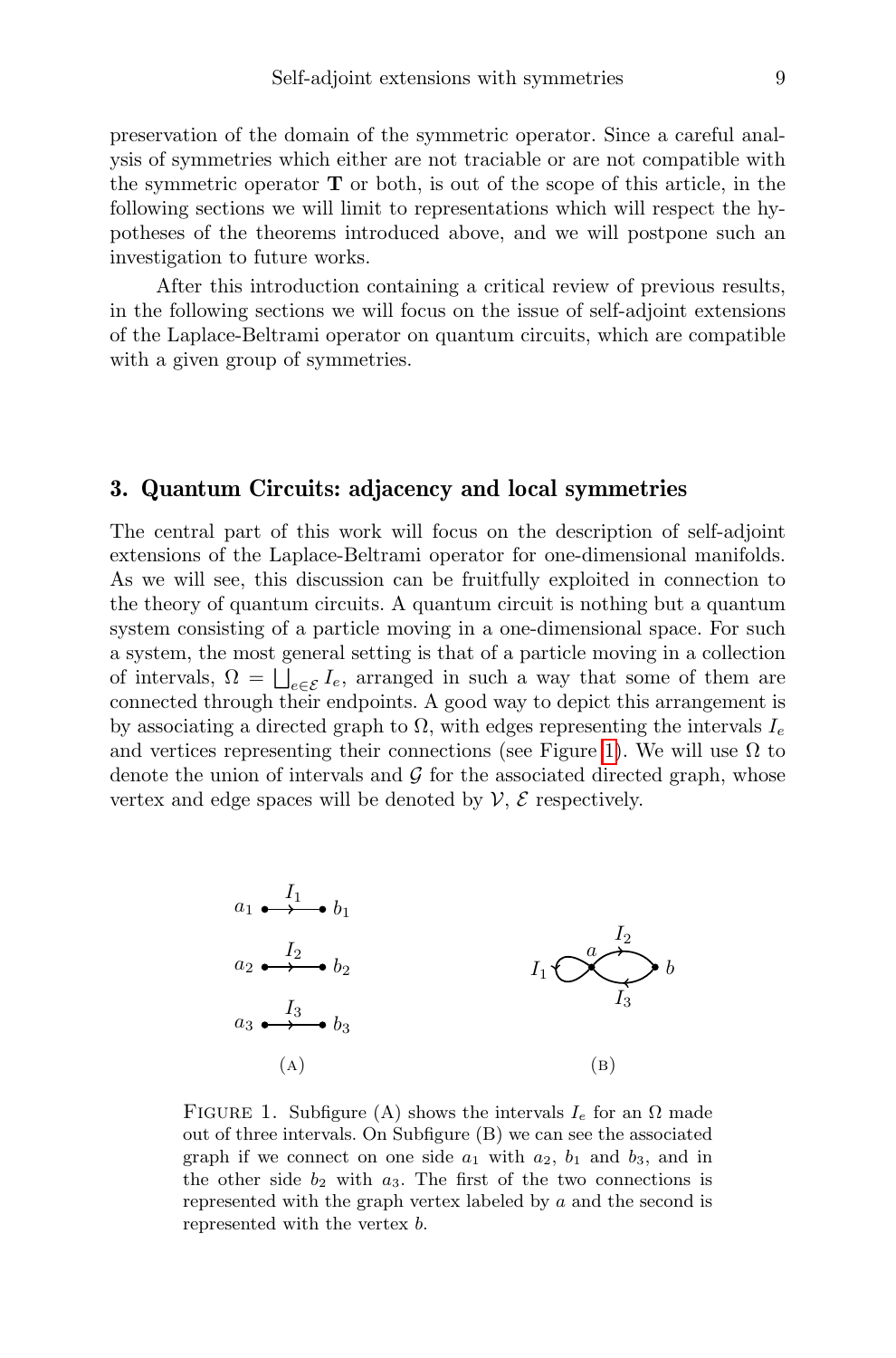The Hilbert space associated with this quantum system is given by  $\mathcal{H} = L^2(\Omega)$  This means, in particular, that the Hilbert space can be characterised as:

$$
L^2(\Omega) = \left\{ \Phi = (\Phi_1, \Phi_2, \dots, \Phi_n, \dots) \mid \Phi_e \in L^2(I_e), \sum_{e \in \mathcal{E}} \|\Phi_e\|_{L^2(I_e)}^2 < \infty \right\}.
$$

Analogously we have the Sobolev spaces  $H^k(\Omega)$  with the norm defined as  $\|\Phi\|_{H^k(\Omega)} = \sum_{e \in \mathcal{E}} \|\Phi_e\|_{H^k(I_e)}^2$ . Note that since  $\Omega$  is the disjoint union of intervals, there is no condition on the regularity of functions on  $H^k(\Omega)$  at the endpoints: the function at each edge  $\Phi_e$  is a priori unrelated to other components of  $\Phi = (\Phi_1, \ldots, \Phi_n, \ldots)$ . On the contrary, the Sobolev space  $H^k(G)$  would contain different regularity properties due to the topology of the digraph and the vertices connections.

Let  $a_e$ ,  $b_e$  denote the endpoints of the interval  $I_e = [a_e, b_e]$ . It is clear that the boundary of  $\Omega$  is the set  $\partial \Omega = \{a_1, a_2, \ldots, a_n, \ldots, b_1, b_2, \ldots, b_n, \ldots\}.$ Since the boundary consists of a countable set of points, whenever the trace map  $\gamma$  is well defined,  $\gamma(\Phi) = \Phi|_{\partial\Omega}$  will be a sequence of complex numbers which, in the most general case, does not need to converge. However, if we consider  $\Phi \in H^1(\Omega)$  (and therefore every component  $\Phi_e$  is continuous) the fact that both  $\sum_{e \in \mathcal{E}} ||\Phi_e||^2_{L^2(I_e)}$  and  $\sum_{e \in \mathcal{E}} ||\Phi'_e||^2_{L^2(I_e)}$  have to be finite make

$$
\varphi = \gamma(\Phi) = (\Phi_1(a_1), \Phi_1(b_1), \dots, \Phi_n(a_n), \Phi_n(b_n), \dots)
$$

a sequence in  $\ell^2$ , due to the continuity of the trace operator on each interval. Moreover, if  $\Phi \in H^2(\Omega)$ , the same argument applied to  $\Phi'$  implies that

$$
\dot{\varphi} = (-\Phi'_1(a_1), \Phi'_1(b_1), \dots, -\Phi'_n(a_n), \Phi'_n(b_n), \dots) \in \ell^2.
$$

Therefore the Hilbert space of boundary data coincides with the induced Hilbert space at the boundary of  $\Omega$ ,  $\ell^2$ .

Instead of the sequential order used above for the boundary data  $\varphi$  and  $\dot{\varphi}$ , we can write them in a way more related to the topology of the underlying graph. We call this arrangement the threated arrangement, and it consists of placing together the values corresponding to connected endpoints (that is, corresponding to the same vertex on the associated graph). For instance, if we consider the example in Fig. [1](#page-9-1) using the threated arrangement we have

$$
\varphi = (\Phi(a_1), \Phi(a_2), \Phi(b_1), \Phi(b_3), \Phi(a_3), \Phi(b_2)),
$$
  

$$
\dot{\varphi} = (-\Phi'(a_1), -\Phi'(a_2), \Phi'(b_1), \Phi'(b_3), -\Phi'(a_3), \Phi'(b_2)),
$$

where the first four component correspond to the vertex  $a$  in the Fig. [1b](#page-9-1) and the other two, to the vertex b.

According to Subsection [2.1,](#page-4-0) we can describe (a subset of) the selfadjoint extensions of the Laplacian on  $\Omega$  in terms of admissible unitary operators  $U: \ell^2 \to \ell^2$  with gap at -1 through the boundary equation

<span id="page-10-0"></span>
$$
\varphi - i\dot{\varphi} = U(\varphi + i\dot{\varphi}).\tag{3.1}
$$

At the end of the previous section we anticipated that the technical difficulties do not appear in the one-dimensional case, and it is due to the fact we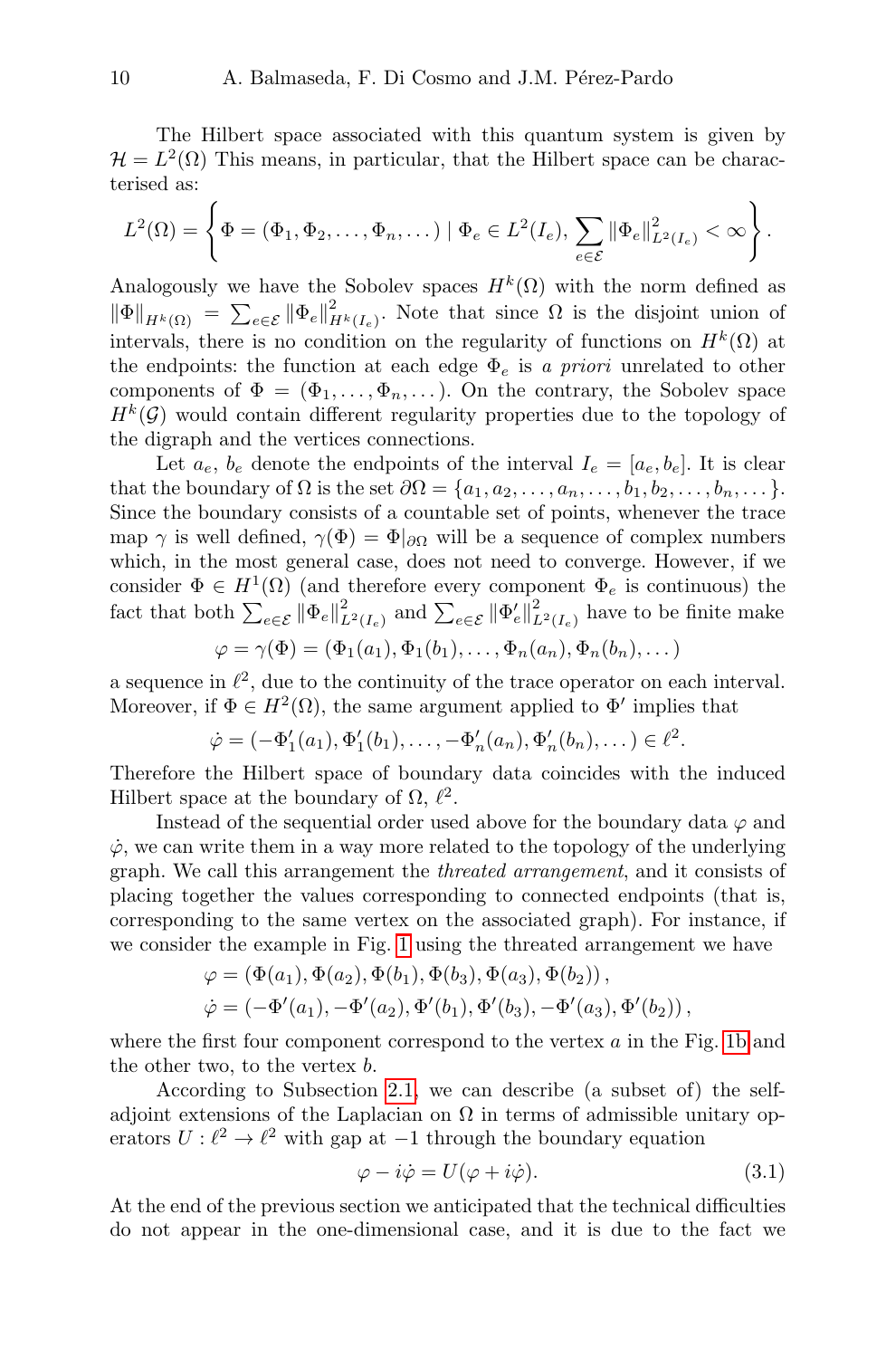established above: the space of boundary data is the same as the Hilbert space induced at the boundary. For this reason, every  $U$  satisfies the admissibility condition. Hence we are left only with the spectral gap condition.

According to Eq.  $(3.1)$ , a general unitary (with gap at -1) imposes general conditions involving the boundary data of all the components of functions on the domain of the associated self-adjoint extension. However, in order to model a quantum circuit its topology should be respected, in the sense that the probability associated with wave functions on the domain of the self-adjoint extension should be continuous throughout the circuit. Since continuity is a local property, it is natural to consider self-adjoint extensions associated to unitaries not relating boundary data from unconnected endpoints. Therefore, we are interested in self-adjoint extensions whose unitary, written according to the threated arrangement, has a block structure given by the graph vertices:

$$
U=\bigoplus_{\nu\in\mathcal{V}}U_{\nu}.
$$

Further simplification follows when considering circuits whose graphs have finite degree on all its vertices. For such a system the blocks  $U_{\nu}$  are  $d_{\nu} \times d_{\nu}$ matrices, where  $d_{\nu}$  is the degree of the vertex  $\nu$ , and the following property holds.

**Proposition 3.1.** Let  $\{U_i\}_{i\in\mathbb{N}}$  be unitary matrices and  $U = \bigoplus_{i=1}^{\infty} U_i$  a unitary operator on  $\ell^2$ . Then the spectrum of U is given by the closure of the union of the spectra of all  $U_i$ . That is,  $\sigma(U) = \bigcup_{i=1}^{\infty} \sigma(U_i)$ .

Proof. Since U is unitary, it is a bounded normal operator and thus cannot have residual spectrum (cf. [?, Thm. 6.10.10]).

Let  $P_i$  be the orthogonal projector associated to the *i*-th block of  $U$ , that is  $UP_i\varphi = P_iU\varphi = U_iP_i\varphi$  for every  $\varphi \in \ell^2$ . Since the blocks  $U_i$  are finite-dimensional matrices, they have only point spectrum and given any eigenvector it is immediate to promote it to a vector  $\varphi \in \ell^2$ , extending by zero. Therefore,  $\sigma(U_i) \subset \sigma(U)$  for every *i*.

Suppose now that  $\lambda \in \sigma(U)$ . Since  $\lambda$  is either in the point or in the continuous spectrum, there must exist a sequence  $\varphi_n$  such that  $\|\varphi_n\| = 1$ and  $\lim_{n\to\infty} ||(U - \lambda)\varphi_n|| = 0$ . One has that

$$
||(U - \lambda)\varphi_n||^2 = \sum_{i=1}^{\infty}||(U_i - \lambda)P_i\varphi_n||^2.
$$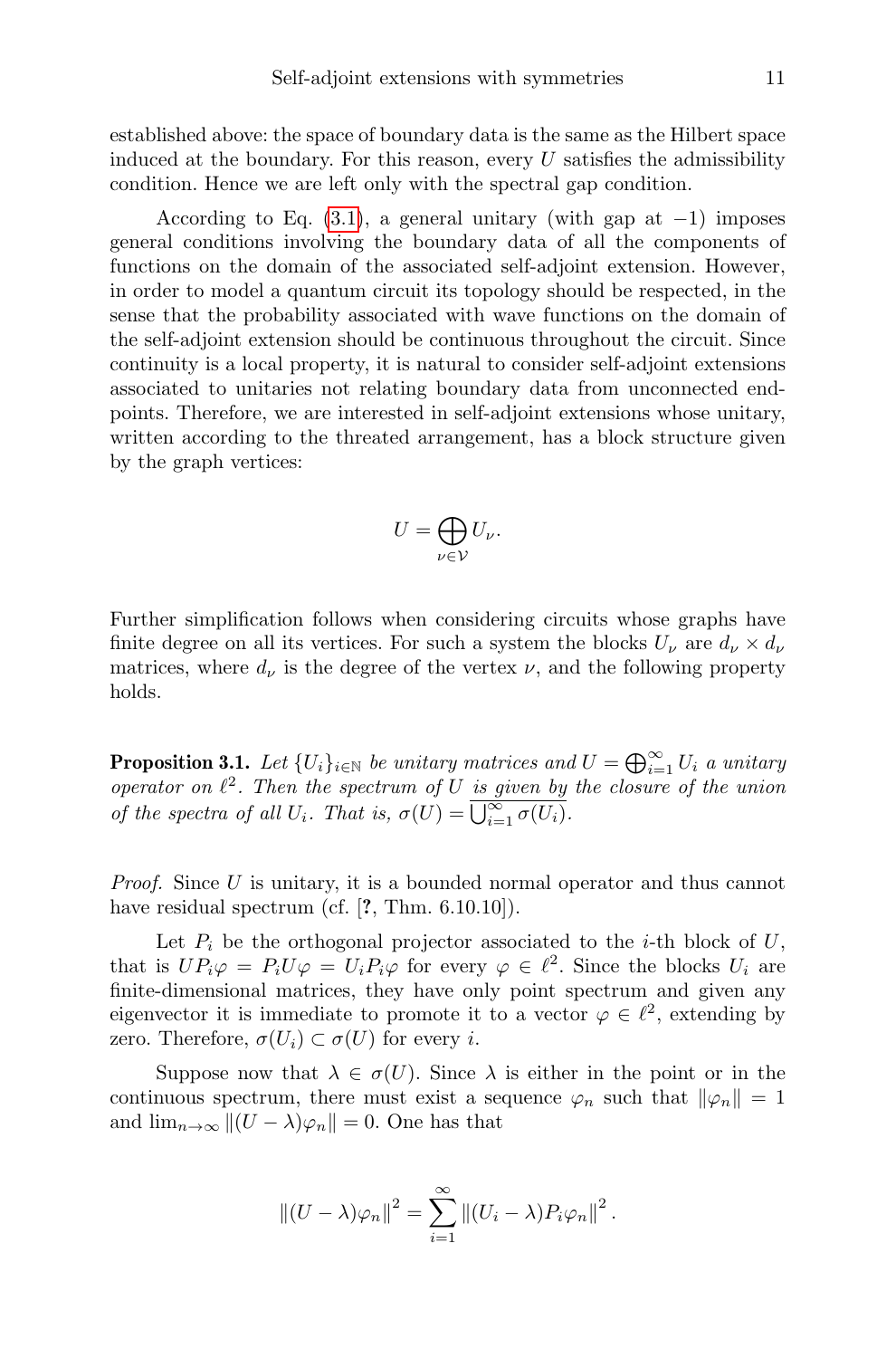Since  $U_i$  is a unitary matrix, it is unitarily diagonalizable. Let  $\{\mu_{ij}\}_{j=1}^{d_i}$  denote the eigenvalues of  $U_i$  and  $V_i$  the unitary such that  $V_i^* U_i V_i = \text{diag}(\mu_{ij})$ . Then

$$
||(U - \lambda)\varphi_n||^2 = \sum_{i=1}^{\infty} \sum_{j=1}^{d_i} |(\mu_{ij} - \lambda)(V_i P_i \varphi_n)_j|^2
$$
  

$$
\geq \inf_{i \geq 1} \min_{1 \leq j \leq d_i} |\mu_{ij} - \lambda|^2 \sum_{i=1}^{\infty} \sum_{j=1}^{d_i} |(V_i P_i \varphi_n)_j|^2
$$
  

$$
= \inf_{i \geq 1} \min_{1 \leq j \leq d_i} |\mu_{ij} - \lambda|^2 ||\varphi_n||^2
$$

where  $(V_iP_i\varphi_n)_j$  denotes the j-th component of the vector  $V_iP_i\varphi_n$ . Using that  $\|\varphi_n\| = 1$ , one gets

$$
||(U - \lambda)\varphi_n||^2 \ge \inf_{i \ge 1} \min_{1 \le j \le d_i} |\mu_{ij} - \lambda|^2.
$$

Therefore  $\lambda \in \sigma(U)$  implies that  $\inf_{\mu \in \bigcup \sigma(U_i)} |\mu - \lambda| = 0$ , that is,  $\lambda \in \bigcup \sigma(U_i)$ .  $\Box$ 

Remark 3.2. This property has two immediate consequences we are going to use repeatedly on the rest of the work. First, if  $U$  is made of a finite number of blocks which are repeated, then it has gap at  $-1$ . Second, if there is an  $\varepsilon > 0$  such that for each block the lowest distance between an eigenvalue and  $-1$  is greater than  $\varepsilon$ , then U has gap at  $-1$ .

Since the probability associated to a wave function is given by its modulus, unitaries enforcing the continuity of such probability need to impose some conditions involving only the function trace,  $\varphi$ . It is not hard to see that conditions involving only  $\varphi$  are given by the eigenvalue  $-1$  of U. In fact, acting with the orthogonal projector over  $\ker(U + 1)$ , P, on both sides of Eq.  $(3.1)$  one gets

$$
P\varphi = 0.\t\t(3.2)
$$

Therefore, we are going to look into self-adjoint extensions such that ker $(U + 1)^{\perp}$ is the space of the traces  $\varphi$  of functions such that  $|\Phi|$  is continuous. It is clear that the projector  $P$  must have the same block structure as the unitary  $U$ ,

$$
P = \bigoplus_{\nu \in \mathcal{V}} P_{\nu}.
$$
\n(3.3)

Let us denote by  $\varphi_{\nu}$  the projection of  $\varphi$  into the block associated with the vertex v. It is clear that for  $|\Phi|$  to be continuous on the digraph  $\mathcal{G}$ , at every node the entries of  $\varphi_{\nu}$  can differ only by a relative phase. The selection of the relative phases among the components of the vector  $\phi_{\nu}$ , amounts to  $d_{\nu} - 1$ conditions, in such a way that the space ker( $U_{\nu}$  + 1)<sup>⊥</sup> is the following one dimensional space:

$$
\ker(U_{\nu}+1)^{\perp} = \operatorname{span}\{(1, e^{i\alpha_1}, e^{i\alpha_2}, \dots, e^{i\alpha_{d_{\nu}-1}})^T\}
$$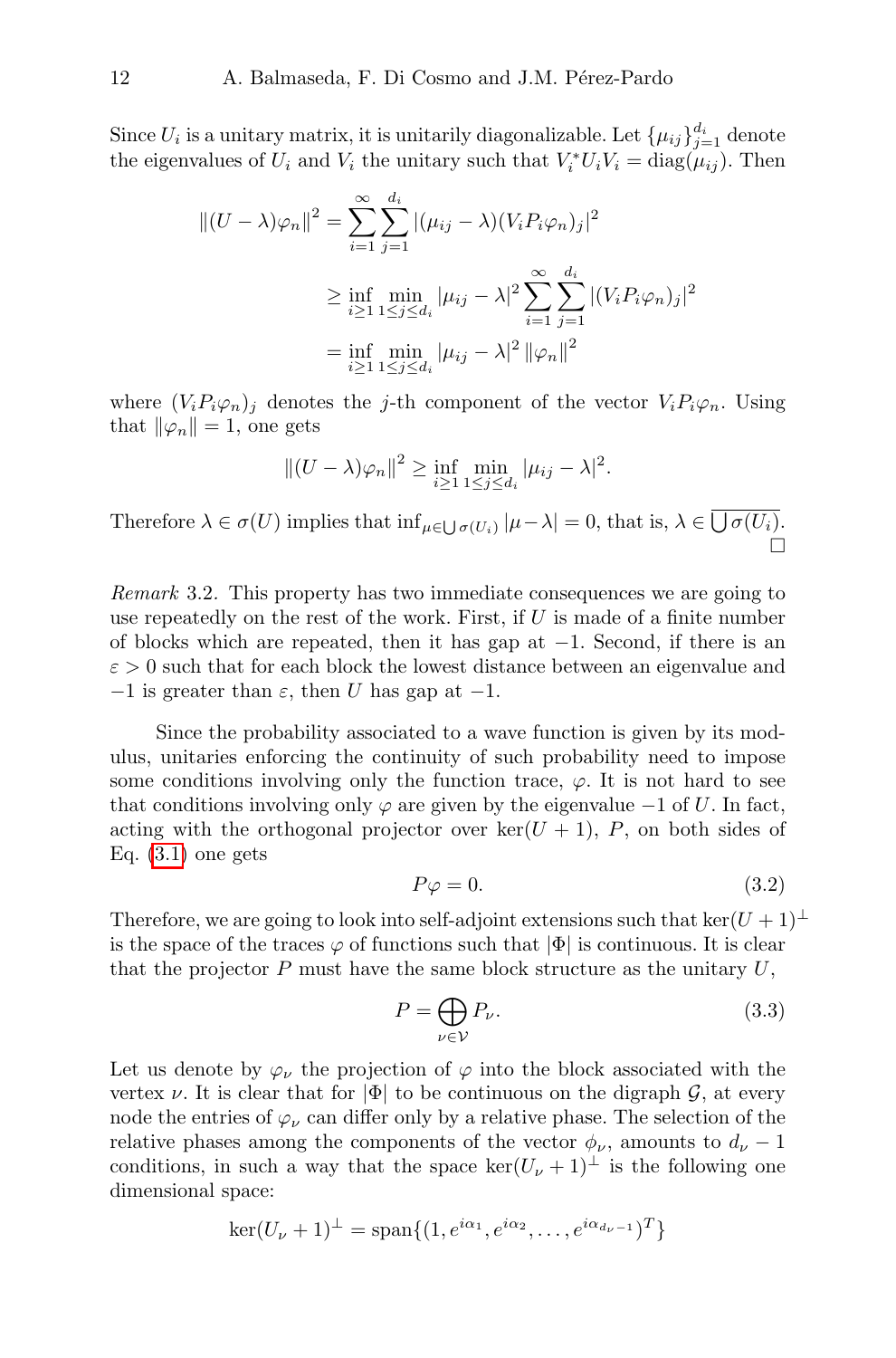and thus  $P_{\nu}^{\perp} = \mathbb{1} - P_{\nu}$  has to be the rank-one orthogonal projector onto the linear span of  $(1, e^{i\alpha_1}, e^{i\alpha_2}, \dots, e^{i\alpha_{d_{\nu}-1}})^T$ . It immediately follows that the corresponding block of the unitary has the form

<span id="page-13-0"></span>
$$
U_{\nu} = e^{i\delta} P_{\nu}^{\perp} - (1 - P_{\nu}^{\perp}), \tag{3.4}
$$

where  $e^{i\delta}$  is the only eigenvalue of  $U_{\nu}$  different from  $-1$ . We call this family of self-adjoint extension the quasi- $\delta$  family, characterized by the parameters  $\delta, \alpha_1, \ldots, \alpha_{d_{\nu-1}}$ . For all the self-adjoint extensions in this family, it is possible to restrict a suitably defined self-adjoint momentum operator. In other words, there exists a self-adjoint extension of the symmetric operator  $P = -i\frac{\partial}{\partial x}$ which can be restricted to the domain of a quasi- $\delta$  self-adjoint extension of the Laplace-Beltrami operator, and is essentially self-adjoint on it.

Now that the unitaries leading to a self-adjoint extension of the Laplacian compatible with a given quantum circuit have been characterized, for the rest of this section we focus on the study of the symmetries that are compatible with them. When applying Theorem [2.5](#page-6-0) to the one-dimensional case, the fact that the space of traces is  $\ell^2$  also makes that the extra condition on part  $(ii)$  of the same theorem is always satisfied, and therefore both parts always hold. The condition for the self-adjoint extension to be invariant under the action of a group is that the trace representation commutes with the unitary operator defining the self-adjoint extension. Therefore, in the remainder of this work, we will characterize some unitary representations of a group of symmetries  $G$  that commute with a matrix  $U$  possessing a blockwise structure as in Eq. [3.4.](#page-13-0) For that, it is useful to consider each block separately leaving the global aspects for the next section.

**Definition 3.3.** We say that the group G is a local symmetry at the vertex  $\nu$ of the self-adjoint extension determined by  $U = \bigoplus_{\nu} U_{\nu}$  if it admits a faithful representation  $v : G \to \mathcal{U}(d_{\nu})$  such that  $[v(q), U_{\nu}] = 0$  for every  $q \in G$ .

Remark 3.4. It is important to note that it is usually not possible to build an actual symmetry of the associated self-adjoint extension from a collection of local symmetries. In fact, the representation  $v$  might not even be the trace of a representation in  $L^2(\Omega)$ . Because of this, local symmetries have to be understood only as tools to study global ones.

The following proposition provides a necessary and sufficient condition for G to be a local symmetry of a self-adjoint extension compatible with the quantum circuit.

<span id="page-13-1"></span>**Proposition 3.5.** Consider a quasi- $\delta$  self-adjoint extension with parameters  $\delta, \alpha_1, \ldots, \alpha_{d_{\nu}-1}$  at the vertex  $\nu$ . A group G is a local symmetry at  $\nu$  if and only if it admits a unitary representation  $v : G \to U(d_{\nu})$  such that it leaves *invariant the linear space* span  $\{(1, e^{i\alpha_1}, \ldots, e^{i\alpha_{d_{\nu}-1}})^T\}$ .

Proof. The proof follows straightforwardly from Eq. [\(3.4\)](#page-13-0). It is clear that  $[v(g), U_{\nu}] = 0$  iff  $[v(g), P_{\nu}^{\perp}] = 0$ . Since  $P_{\nu}^{\perp}$  is the orthogonal projector onto the span of span $\{(1, e^{i\alpha_1}, \ldots, e^{i\alpha_{d_\nu-1}})^T\}$ , the sought result follows.  $\Box$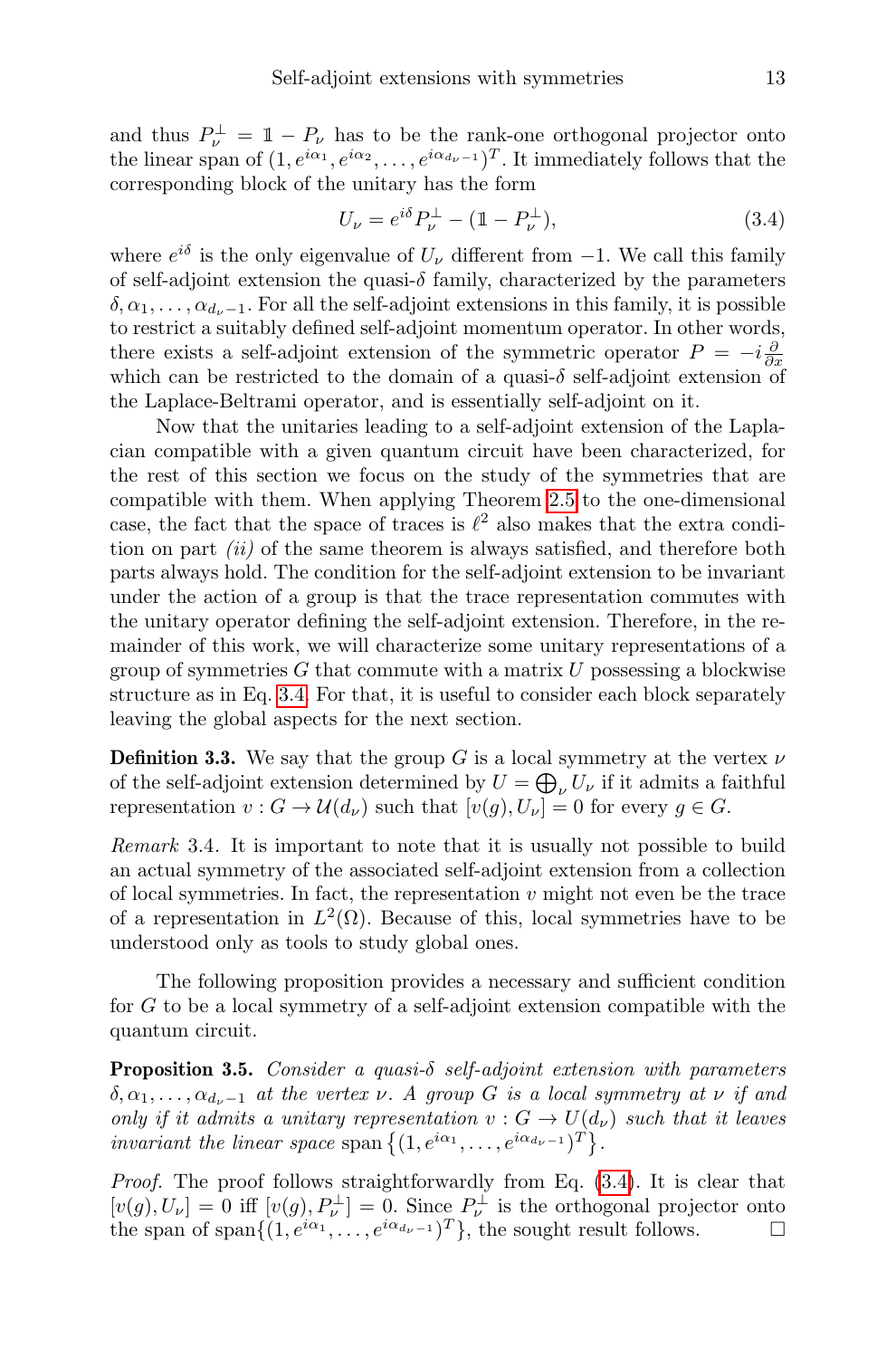Since the only condition to be a local symmetry of this family is to preserve a one-dimensional subspace of  $\mathbb{C}^{d_{\nu}}$ , it follows immediately the next corollary:

**Corollary 3.6.** The biggest group which is a local symmetry at the vertex  $\nu$  of a given quasi-δ family of self-adjoint extensions is the unitary group  $U(d_{\nu}-1)$ .

Before ending this section, let us remark that the given characterization of local symmetry at the vertex  $\nu$  is nothing but the preservation of the structure of the eigenspaces of  $U_{\nu}$ . Consequently, the unitary group  $U(d_{\nu} - 1)$ will not only preserve the family of quasi-δ self-adjoint extensions but also any other family with the same eigenspaces but different eigenvalues associated to each eigenspace. Each of this families can be seen as different orbits of a subgroup of  $U(d_{\nu})$  changing the invariant vector in Prop. [3.5:](#page-13-1)

<span id="page-14-2"></span>**Proposition 3.7.** Let  $\zeta = (1, e^{i\alpha_1}, \dots, e^{i\alpha_{d_{\nu}-1}})^T$  and denote by  $U_{\delta,\zeta}$  the quasi- $\delta$ self-adjoint extension parametrized by  $\delta, \alpha_1, \ldots, \alpha_{d_\nu}$ . Then, every unitary matrix V such that  $V\zeta$  is proportional to  $\zeta' = (1, e^{i\alpha_1'}, \dots, e^{i\alpha_{d_{\nu}-1}'})^T$  transforms  $U_{\delta,\zeta}$  into  $U_{\delta,\zeta}$ . That is,

$$
V^*U_{\delta,\zeta}V=U_{\delta,\zeta'}.
$$

*Proof.* Denote by  $P_{\zeta}^{\perp}$  the orthogonal projector onto span $\{\zeta\}$ ; since  $V^*\zeta \propto \zeta'$ ,  $V^*P^{\perp}_{\zeta}V = P^{\perp}_{\zeta'}$ . Using this and Eq. [\(3.4\)](#page-13-0) the result follows.

## <span id="page-14-0"></span>4. Global symmetries on the Graph. Z-invariance

In this section we are going to consider the case of a graph which is the union of infinitely many intervals arranged in such a way to form a chain with loops at each node (see Figure [2\)](#page-14-1).

<span id="page-14-1"></span>In order to properly describe such a structure let us fix the following nomenclature: any vertex is labeled by an integer  $i \in \mathbb{Z}$ . We can distinguish two families of edges in the graph: the edge connecting the vertices  $i - 1$  and



FIGURE 2. Representation of the infinite graph associated with  $\Omega$ .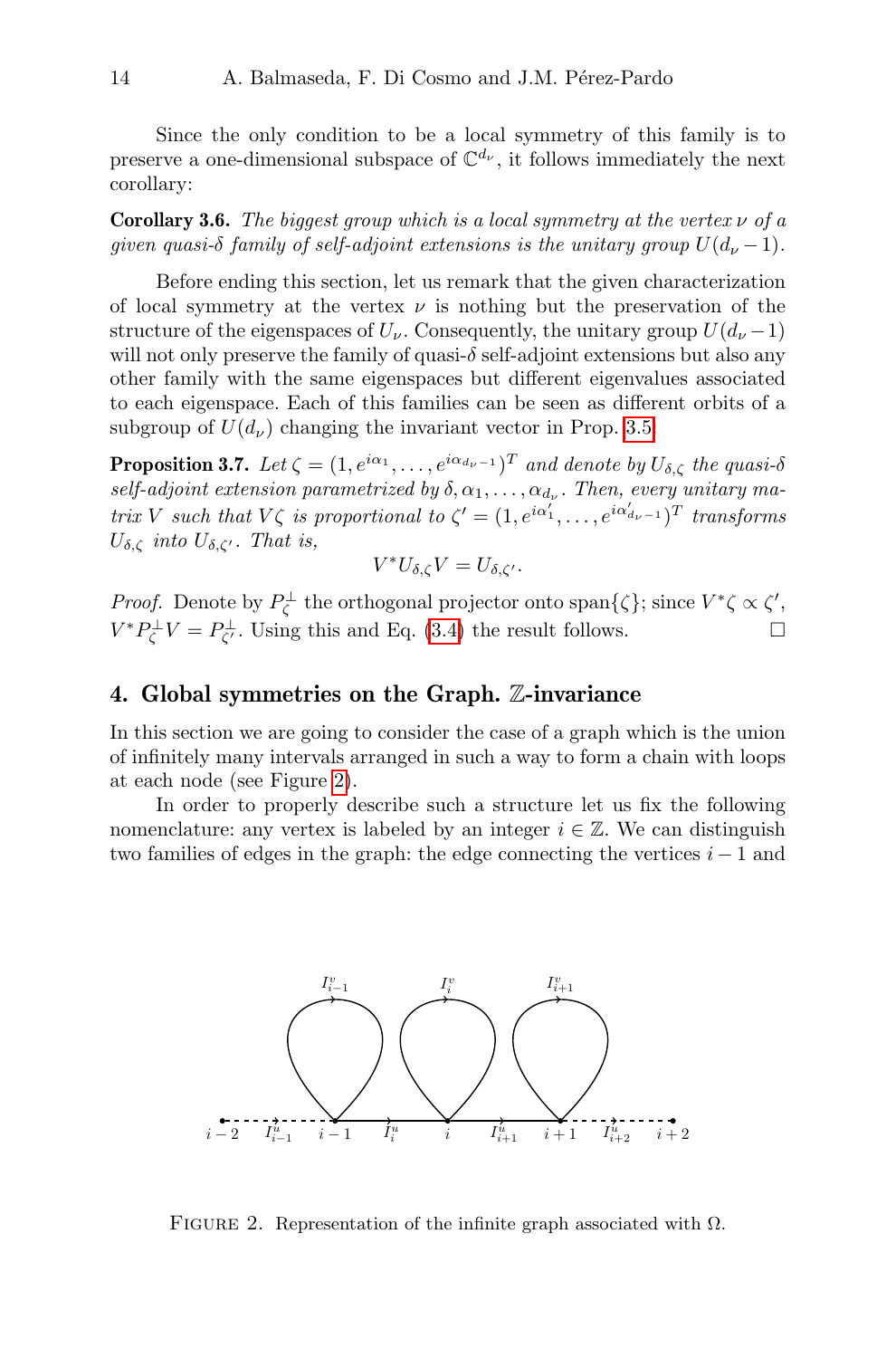i will be denoted by  $I_i^u$ ; the edge forming the loop at vertex i will be called  $I_i^v$ . In this way it will be easy to generalize this periodic structure to a graph where the "unit cells" at each node will have a more complex structure.

As already explained in the previous section, we consider the manifold

$$
\Omega = \bigsqcup_{\substack{i \in \mathbb{Z} \\ a \in \{u, v\}}} I_i^a, \tag{4.1}
$$

which is a non-connected manifold made up of the disjoint union of all the pairs of intervals  $\{I_i^u, I_i^v\}$ . A convenient way to describe this manifold is realized as follows. Assume that there is a reference interval  $I = [0, 1]$  and that there are diffeomorphisms

$$
\xi_i^a : I \to I_i^a
$$
  

$$
x \to \xi_i^a(x)
$$
 (4.2)

which play the role of local charts. Then, each point in  $\Omega$  can be identified by this family of diffeomorphisms  $\{\xi_i^a\}$ , since for any point P we can find a point  $x \in I$  and a diffeomorphism, say  $\xi_i^a$ , such that  $P = \xi_i^a(x)$ .

Each interval  $I_i^a$  has the structure of a Riemannian manifold with metric  $\eta_i^a$ . Consequently the whole manifold  $\Omega$  possesses a Riemannian metric tensor field

$$
\eta = \bigoplus_{\substack{i \in \mathbb{Z} \\ a \in \{u, v\}}} \eta_i^a.
$$

A basis of the tangent space  $T_P \Omega$  at the point  $P \in \Omega$  is made up of one vector which is written  $\frac{\partial}{\partial x}$  in the coordinate x. A generic vector field  $X \in \chi(\Omega)$  on the manifold  $\Omega$  will be written as

$$
X = \bigoplus_{\substack{i \in \mathbb{Z} \\ a \in \{u, v\}}} X_i^a
$$

and we have that  $X(P) = X_i^a(P) = X_i^a(\xi_i^a(x))\frac{\partial}{\partial x}$  where we have named  $X_a^i$ both the vector field and its unique component in a given basis.

Therefore, the action of the metric tensor field  $\eta$  on a real valued vector field X can be expressed as follows:

$$
\eta(X, X)(\xi_i^a(x)) = \eta_i^a(\xi_i^a(x)) (X_i^a(\xi_i^a(x)))^2, \quad x \in I.
$$
 (4.3)

The corresponding invariant Riemannian volume form  $d\mu \in \Lambda(\Omega)$  is given by

$$
d\mu(P) = \sqrt{\eta_i^a(\xi_i^a(x))}dx.
$$
 (4.4)

The previous definitions lead to the following Laplace-Beltrami operator

$$
\Delta = \bigoplus_{\substack{i \in \mathbb{Z} \\ a \in \{u, v\}}} \Delta_i^a \tag{4.5}
$$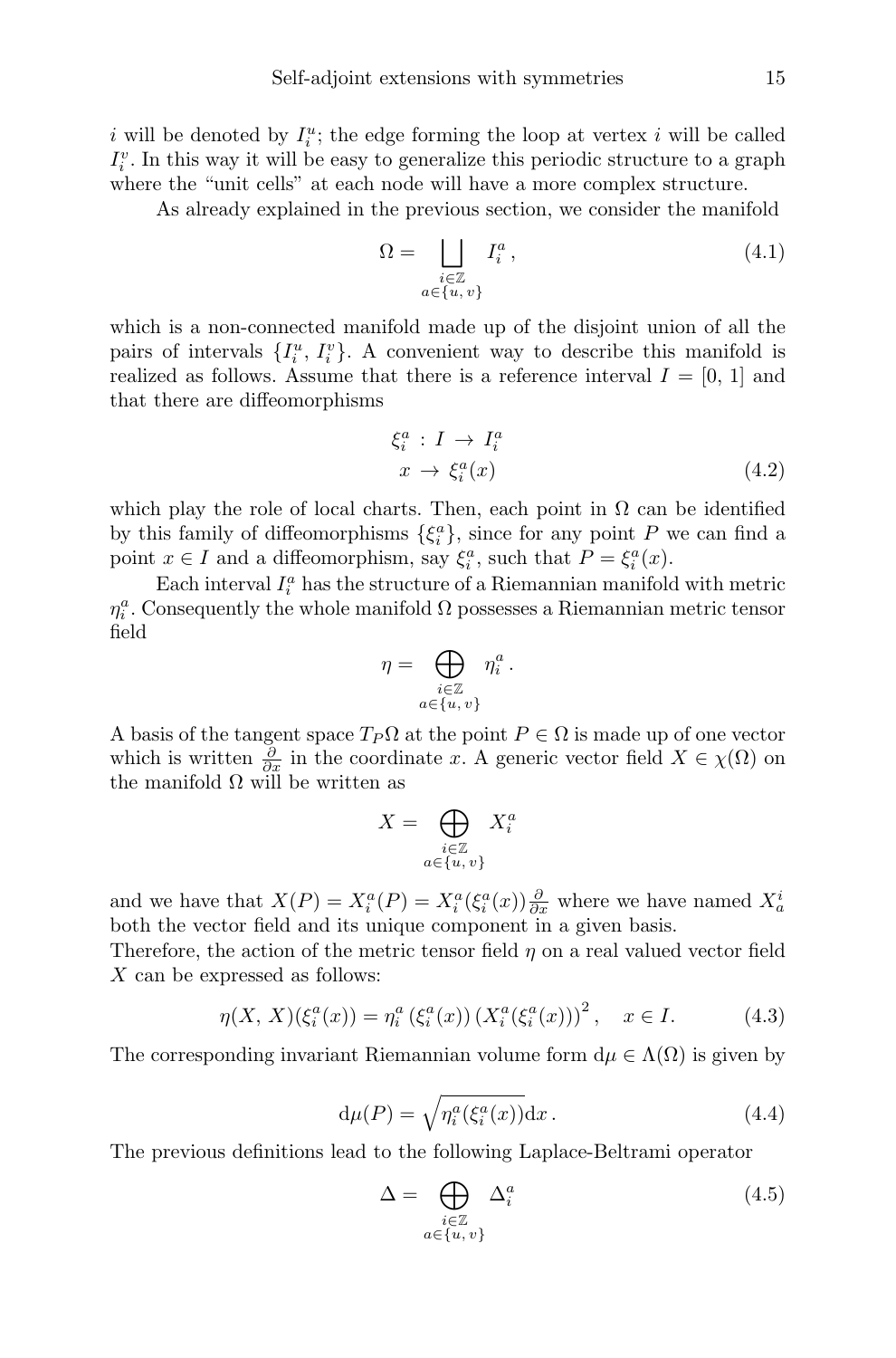which acts on a dense subspace of the space of square integrable functions over  $\Omega$ , denoting the latter by  $L^2(\Omega)$  with the induced scalar product defined by

$$
\langle \Psi,\Phi\rangle=\sum_{\substack{i\in\mathbb{Z}\\ a\in\{u,\,v\}}}\langle \Psi_i^a,\,\Phi_i^a\rangle_{i,a}.
$$

Each of the "local" Laplace-Beltrami operators can be written as follows:

$$
(\Delta\Psi)(\xi_i^a(x)) = (\Delta_i^a \Psi_i^a)(x) = -\frac{1}{\sqrt{\eta_i^a(x)}} \frac{\partial}{\partial x} \left(\frac{1}{\sqrt{\eta_i^a(x)}} \frac{\partial}{\partial x} \Psi_i^a(x)\right) \tag{4.6}
$$

where  $\Psi_i^a(x)$  is the function in  $L^2(I, dx_a^i)$ , where the measure  $dx_a^i$  is the pullback of the measure  $d\mu_i^a$  via the diffeomorphism  $\xi_i^a$ . This function represents  $\Psi_i^a \in L^2(I_i^a, \mathrm{d}\mu_i^a)$ , and it is supposed regular enough for the previous equation to make sense.

Let us consider the following symmetric domain for the Laplace-Beltrami operator

$$
\mathcal{D}_0 = C_c^{\infty}(\Omega),\tag{4.7}
$$

which is the space of smooth functions with compact support contained in the interior of  $\Omega = \bigsqcup_{i \in \mathbb{Z}, a \in \{u, v\}} I_i^a$ . This implies that these functions can have support only on a finite number of intervals. Correspondingly, the domain of the adjoint operator is the Sobolev space  $H^2(\Omega)$ . As already explained in the previous section, the space of self-adjoint extensions of this operator compatible with the topology of the graph is in correspondence with the space of unitaries U which have a blockwise structure, i.e.

$$
U=\bigoplus_{i\in\mathbb{Z}}U_i\,,
$$

each block  $U_i$  being a  $4 \times 4$  unitary matrix representing the node of the form showed in Fig. [3.](#page-16-0)

<span id="page-16-0"></span>Any unitary  $U_i$  represents the "local" boundary conditions at each vertex of the graph via the formula:

$$
\varphi_i - i\dot{\varphi}_i = U_i \left( \varphi_i + i\dot{\varphi}_i \right), \tag{4.8}
$$



FIGURE 3. Elementary cell of the graph  $\Omega$ .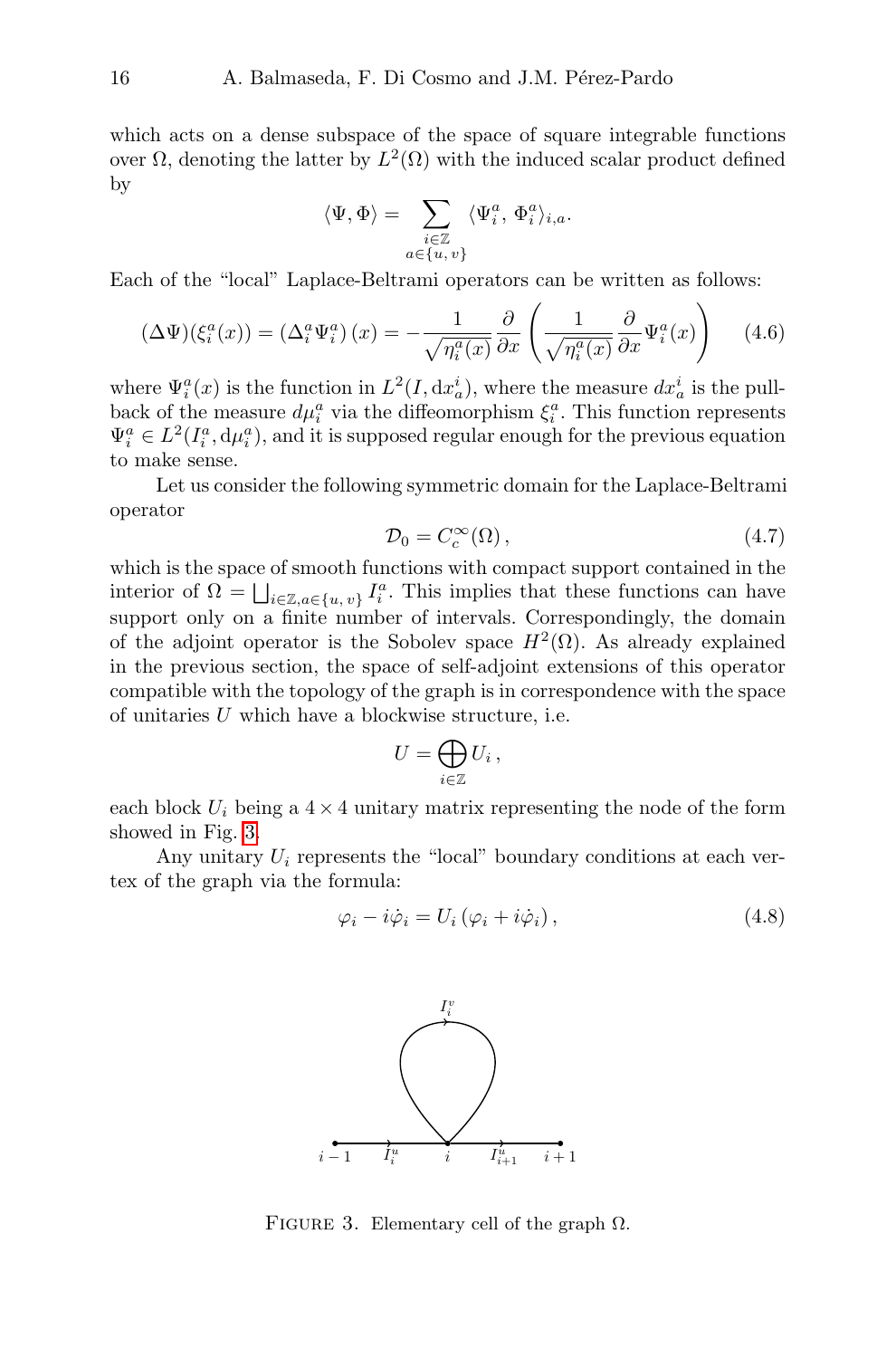where  $\varphi_i$  and  $\dot{\varphi}_i$  denote the boundary data at the node labeled by *i*:

$$
\varphi_i = \begin{pmatrix} \Phi_i^u(1) \\ \Phi_i^v(0) \\ \Phi_i^v(1) \\ \Phi_{i+1}^u(0) \end{pmatrix}, \qquad \dot{\varphi}_i = \begin{pmatrix} (\Phi_i^u)'(1) \\ -(\Phi_i^v)'(0) \\ (\Phi_i^v)'(1) \\ -(\Phi_{i+1}^u)'(0) \end{pmatrix}.
$$
 (4.9)

We now want to study symmetry transformations on our graph, such that we can apply the results of section 2. In particular we will consider an action of the group  $\mathbb{Z}$ , and we will start with an action which preserves both the boundary and the adjacency properties of the nodes. We define therefore the following map:

$$
\mathfrak{V}: \mathbb{Z} \times \Omega \to \Omega
$$
  
(k, P)  $\mapsto Q = \mathfrak{V}_k(P)$  (4.10)

such that, if  $P \in I_i^a$  with  $P = \xi_i^a(x)$ , then  $Q \in I_{i+k}^a$  and

$$
Q = \xi_{i+k}^a(x) = \mathfrak{V}_k \xi_i^a(x). \tag{4.11}
$$

This action, for a fixed  $k \in \mathbb{Z}$ , is implemented by a family of diffeomorphisms  $\mathfrak{V}^a_{i+k,i}$ 

$$
\mathfrak{V}_{i+k,i}^{a}: I_{i}^{a} \to I_{i+k}^{a}
$$
  

$$
P \mapsto Q = \xi_{i+k}^{a} \circ (\xi_{i}^{a})^{-1}(P) := \mathfrak{V}_{i+k,i}^{a}(P),
$$
 (4.12)

which preserve the boundary. It induces an action on the space  $\mathcal{D}_0 \subset L^2(\Omega)$ of smooth functions with compact support on  $\Omega$ , via the pull-back, i.e.

$$
V: \mathbb{Z} \to \mathcal{B}\left(L^2(\Omega)\right)
$$

$$
k \mapsto (V_k \Phi)(\xi_i^a(x)) = \left(\mathfrak{V}_{-k}^* \Phi\right)(\xi_i^a(x)) = \Phi_{i-k}^a(\xi_{i-k}^a(x)). \tag{4.13}
$$

In addition, we want this action to define a symmetry of the Laplace-Beltrami operator over  $\Omega$  with domain  $\mathcal{D}_0$ , i.e. for all  $k \in \mathbb{Z}$ 

$$
\Delta V_k(\Phi) = V_k(\Delta \Phi), \quad \Phi \in \mathcal{D}_0.
$$
\n(4.14)

Clearly  $V_k\mathcal{D}_0 \subset \mathcal{D}_0$ , for all  $k \in \mathbb{Z}$ . A sufficient condition for this action to implement a unitary representation of  $\mathbb Z$  such that  $\Delta$  is  $\mathbb Z$ -invariant is that  $\mathfrak{V}_k$  acts as an isometric diffeomorphism, i.e.  $\mathfrak{V}_k^*\eta = \eta$  for all  $k \in \mathbb{Z}$ . This requirement imposes a restriction on the class of metric tensors that one can consider; indeed, on one hand we have

$$
\mathfrak{V}_{k}^{*}\eta(X,Y)(\xi_{i}^{a}(x)) = \eta((\mathfrak{V}_{k})_{*}X,(\mathfrak{V}_{k})_{*}Y)(\xi_{i+k}^{a}(x)) = \eta_{i+k}^{a}(\xi_{i+k}^{a}(x))X_{i}^{a}Y_{i}^{a},
$$

where  $X_i^a, Y_i^a$  are the components of two tangent vectors at the interval  $I_i^a$ , and they remain invariant under the action of the pushforward. On the other hand

$$
\eta(X,Y)(\xi_i^a(x)) = \eta_i^a(\xi_i^a(x))X_i^aY_i^a.
$$

Consequently if  $\eta$  must be invariant,  $\eta_{i+k}^a(x) = \eta_i^a(x)$  for all  $k \in \mathbb{Z}$ . Hence, one has that  $I_i^a$  and  $I_j^a$  are isometric for all  $i, j \in \mathbb{Z}$ . Since we are in one dimension, one can always choose the diffeomorphism  $\xi_i^a$  such that the metric tensor is constant, and the only remaining freedom in order to choose the Riemannian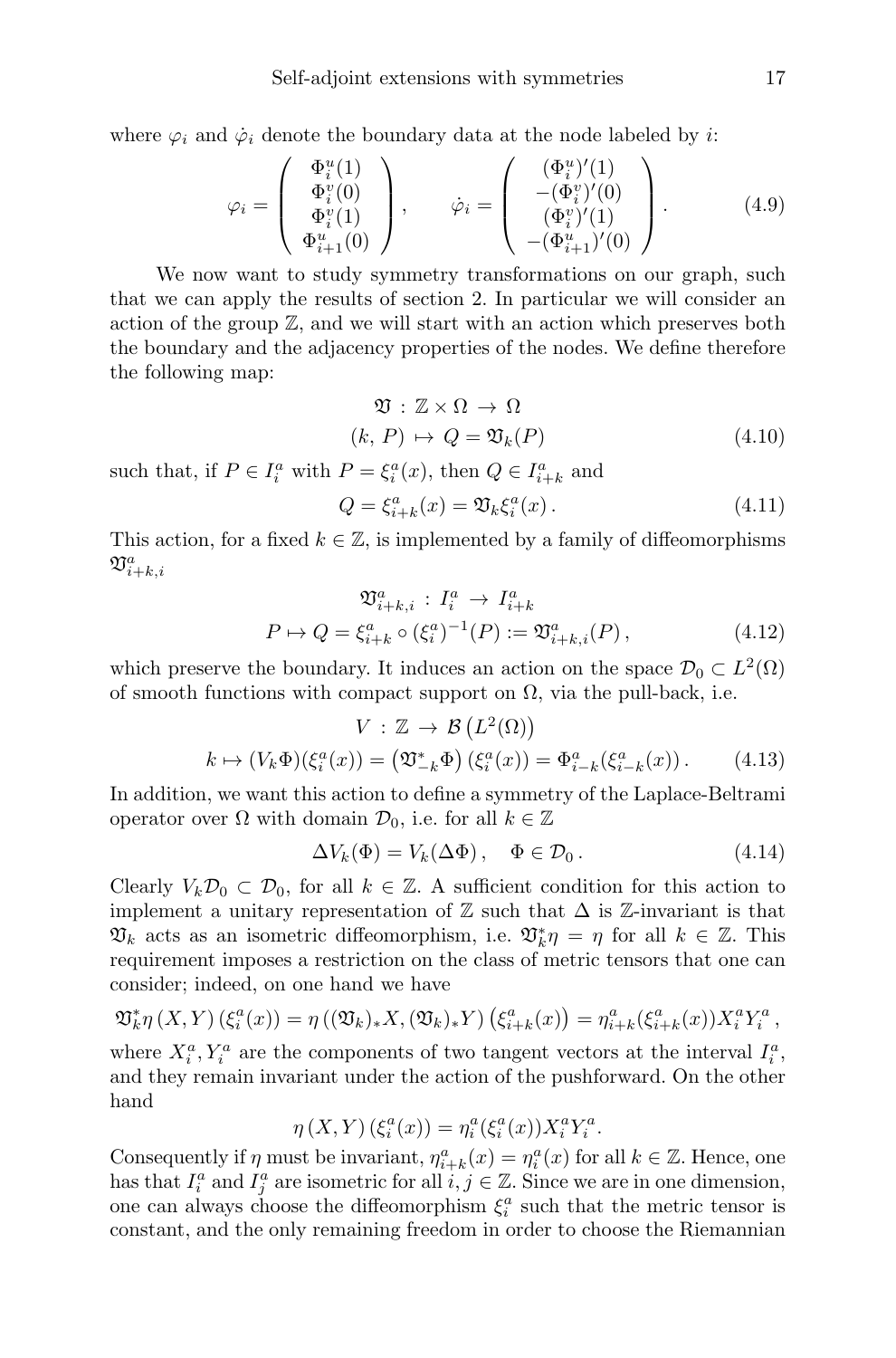structure of the manifold  $\Omega$  amounts to fix the length of the intervals of type u and v for all  $i \in \mathbb{Z}$ . We shall denote this lengths  $l_u, l_v$ , respectively.

Since the group G acts on  $\Omega$  via isometric diffeomorphisms, the corresponding action V on the space  $L^2(\Omega)$  is a unitary representation of the group  $\mathbb Z$  which is traceable. Concerning this last point, in fact, it is enough to consider the restriction of the action of G to the boundary  $\partial\Omega$ :

$$
\mathfrak{v}_k : \partial \Omega \to \partial \Omega \tag{4.15}
$$

$$
P \to Q = \mathfrak{v}_k(\xi_i^a(x)) = \mathfrak{V}_k(\xi_i^a(x)), \quad x \in \{0, 1\},\tag{4.16}
$$

because, as already mentioned, this action preserves the boundary. Then, the trace representation  $v : G \to \mathcal{U}(L^2(\partial \Omega))$  is obtained from  $\mathfrak{v}_k$  in the same way as V is obtained from  $\mathfrak{V}_k$ , i.e., via the pull-back.

This is not the unique traceable representation that one can obtain from the action  $\mathfrak{V}_k$ . Since  $\mathbb Z$  is an infinite cyclic group, any unitary representation of the group  $G$  can be obtained from a unitary representation of its generator  $\mathfrak{V}_1$ . Therefore, we can consider more generally the unitary representation given by

$$
V^{\theta} : \mathbb{Z} \to \mathcal{U}(L^{2}(\Omega))
$$
  

$$
(V_{1}^{\theta}\Phi)(\xi_{i}^{a}(x)) = e^{-i\theta(\xi_{i}^{a}(x))} (\mathfrak{V}_{-1}^{*}\Phi) (\xi_{i}^{a}(x)) =
$$
  

$$
= e^{-i\theta(\xi_{i}^{a}(x))} \Phi_{i-1}^{a}(\xi_{i-1}^{a}(x)), \qquad (4.17)
$$

where  $\theta(\xi_i^a(x))$  can depend both on the interval and the point on the interval. However, for the case under investigation, this action commutes with the Laplace-Beltrami operator on an interval  $I_i^a$  if  $\theta_a^i$  is constant on each interval. Indeed, we have that

$$
\Delta(e^{-i\alpha}\Phi) = \Delta(e^{-i\alpha})\Phi + 2\frac{\partial e^{-i\alpha}}{\partial x}\frac{\partial \Phi}{\partial x} + e^{-i\alpha}\Delta(\Phi)
$$
 (4.18)

and the multiplication by a constant phase commutes with the Laplace-Beltrami operator.

This representation of the generator induces the following unitary representation of the cyclic group Z:

$$
V^{\theta} : \mathbb{Z} \to \mathcal{U}(L^2(\Omega)) \tag{4.19}
$$

<span id="page-18-0"></span>
$$
k \mapsto \left(V_k^{\theta} \Phi\right)\left(\xi_i^a(x)\right) = e^{-i\sum_{n=1}^k \theta_{i+n}^a} \left(V_k \Phi\right)\left(\xi_i^a(x)\right) \tag{4.20}
$$

and each phase  $\theta_j^a$  is defined up to the sum of a multiple of  $2\pi$ .

In particular, if the function  $\theta_j^a$  is the same for each  $j \in \mathbb{Z}$  we get the following representation

$$
V^{\theta} : \mathbb{Z} \to \mathcal{U}(L^2(\Omega)) \tag{4.21}
$$

$$
k \to \left(V_k^{\theta} \Phi\right) \left(\xi_i^a(x)\right) = e^{-ik\theta^a} \left(V_k \Phi\right) \left(\xi_j^a(x)\right),\tag{4.22}
$$

where two different choices for the parameter  $\theta^a$ , satisfying  $\theta^a - \tilde{\theta}^a = 2m\pi$ for some  $m \in \mathbb{Z}$ , define the same representation of the group  $\mathbb{Z}$ .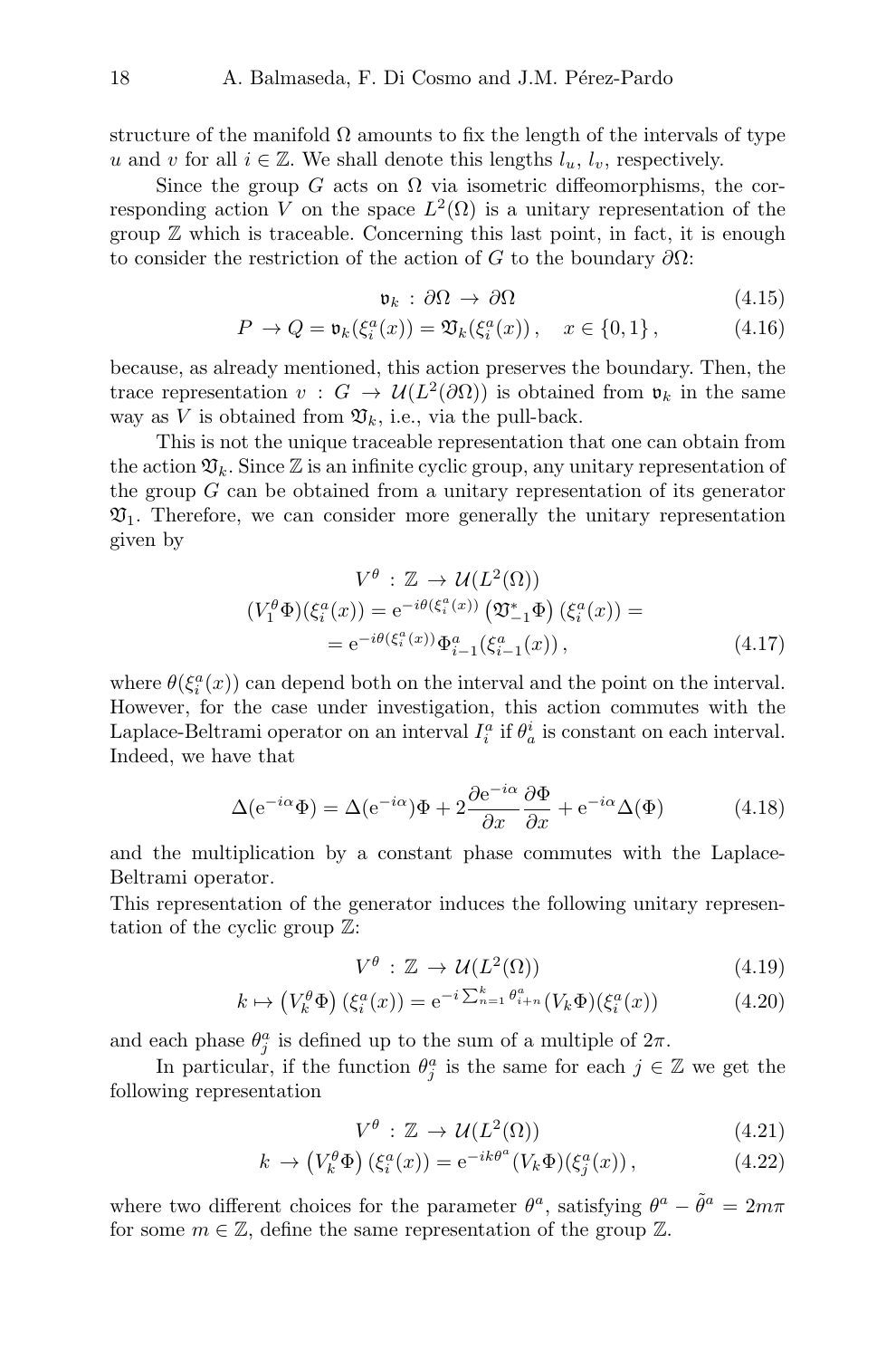The representation above induces a trace representation which acts in the following way:

<span id="page-19-0"></span>
$$
(v_k \varphi)_i^a = e^{-i \sum_{n=1}^k \theta_{i+n}^a} \varphi_{i-k}^a.
$$
\n(4.23)

Before we state the main result of this section, let us recall that the quasi- $\delta$  family of self-adjoint extensions is characterized by the parameters  $\{\delta_i, \alpha_1^i, \ldots, \alpha_{d_i}^i\}_{i \in \mathbb{Z}}$ , determining the unitary block  $U_i$  associated with the *i*-th vertex.

<span id="page-19-1"></span>Theorem 4.1. Consider the quantum circuit depicted on Figure [2.](#page-14-1) The group  $\mathbb Z$  is a symmetry compatible with every quasi- $\delta$  self-adjoint extension such that:

- (i) The value of the parameter  $\delta_i$  is the same at each vertex,  $\delta$ , and
- (ii) the relative phases between the boundary data associated with the loop is the same in all the vertices, i.e.  $\alpha_1^i - \alpha_2^i$  does not depend on the vertex i.

*Proof.* Consider the representation given in Eq.  $(4.19)$ . Due to the fact that  $\theta$  does not depend on x and  $V_k^{\theta}$  is unitary for all k, it follows that this representation preserves the Neumann self-adjoint extension (see [?, Prop. 6.14]). Then it follows that the requirements of Theorem [2.5](#page-6-0) are fulfilled, and we only need to proof that there exist  $\theta_i^a$  such that the trace action defined on Eq. [\(4.23\)](#page-19-0) satisfies  $v_k^* U v_k = U$ . Since the group is cyclic, it is enough to prove it for its generator,  $v_1$ . The matrix representation of U and  $v_1$  is the following:

$$
U = \begin{pmatrix} \cdots & 0 & 0 & 0 & \cdots \\ \cdots & U_{i-1} & 0 & 0 & \cdots \\ \cdots & 0 & U_i & 0 & \cdots \\ \cdots & 0 & 0 & U_{i+1} & \cdots \\ \cdots & 0 & 0 & 0 & \cdots \end{pmatrix} \quad v_1 = \begin{pmatrix} \cdots & v_1^{i-2} & 0 & 0 & \cdots \\ \cdots & 0 & v_1^{i-1} & 0 & \cdots \\ \cdots & 0 & 0 & v_1^{i} & \cdots \\ \cdots & 0 & 0 & 0 & v_1^{i+1} \\ \cdots & 0 & 0 & 0 & \cdots \end{pmatrix}
$$
(4.24)

where each element in the matrix is a  $4\times4$  block. From its definition, it is clear that  $v_1$  respects the block structure of U and that the *i*-th block of  $v_1^* U v_1$ is equal to  $(v_1^{i-1})^*U_{i-1}v_1^{i-1}$ , where  $v_1^{i-1} = \text{diag}(e^{-i\theta_{i-1}^u}, e^{-i\theta_i^v}, e^{-i\theta_i^v}, e^{-i\theta_i^u})$ . Since  $v_1^i$  is unitary,  $(v_1^{i-1})^* U_{i-1} v_1^{i-1}$  has the same eigenvalues as  $U_{i-1}$ , and  $\delta_i$ must be equal to  $\delta_{i-1}$ . This is satisfied by hypothesis (i).

The only thing left to show is that  $U_i = (v_1^{i-1})^* U_{i-1} v_1^{i-1}$ . By Prop. [3.7,](#page-14-2) this is equivalent to  $v_1^{i-1}\zeta_{i-1} \propto \zeta_i$ , where  $\zeta_i = (1, e^{i\alpha_1^i}, e^{i\alpha_2^i}, e^{i\alpha_3^i})^T$ . One has that

$$
v_1^{i-1}\zeta_{i-1} = \begin{pmatrix} e^{-i\theta_{i-1}^u} \\ e^{-i(\theta_i^v - \alpha_1^{i-1})} \\ e^{-i(\theta_i^v - \alpha_2^{i-1})} \\ e^{-i(\theta_i^u - \alpha_3^{i-1})} \end{pmatrix}, \qquad \zeta_i = \begin{pmatrix} 1 \\ e^{i\alpha_1^i} \\ e^{i\alpha_2^i} \\ e^{i\alpha_3^i} \end{pmatrix},
$$

which shows that  $\theta_i^a$  can be chosen so that  $v_1^{i-1}\zeta_{i-1} \propto \zeta_i$  if condition (ii)  $h$ olds.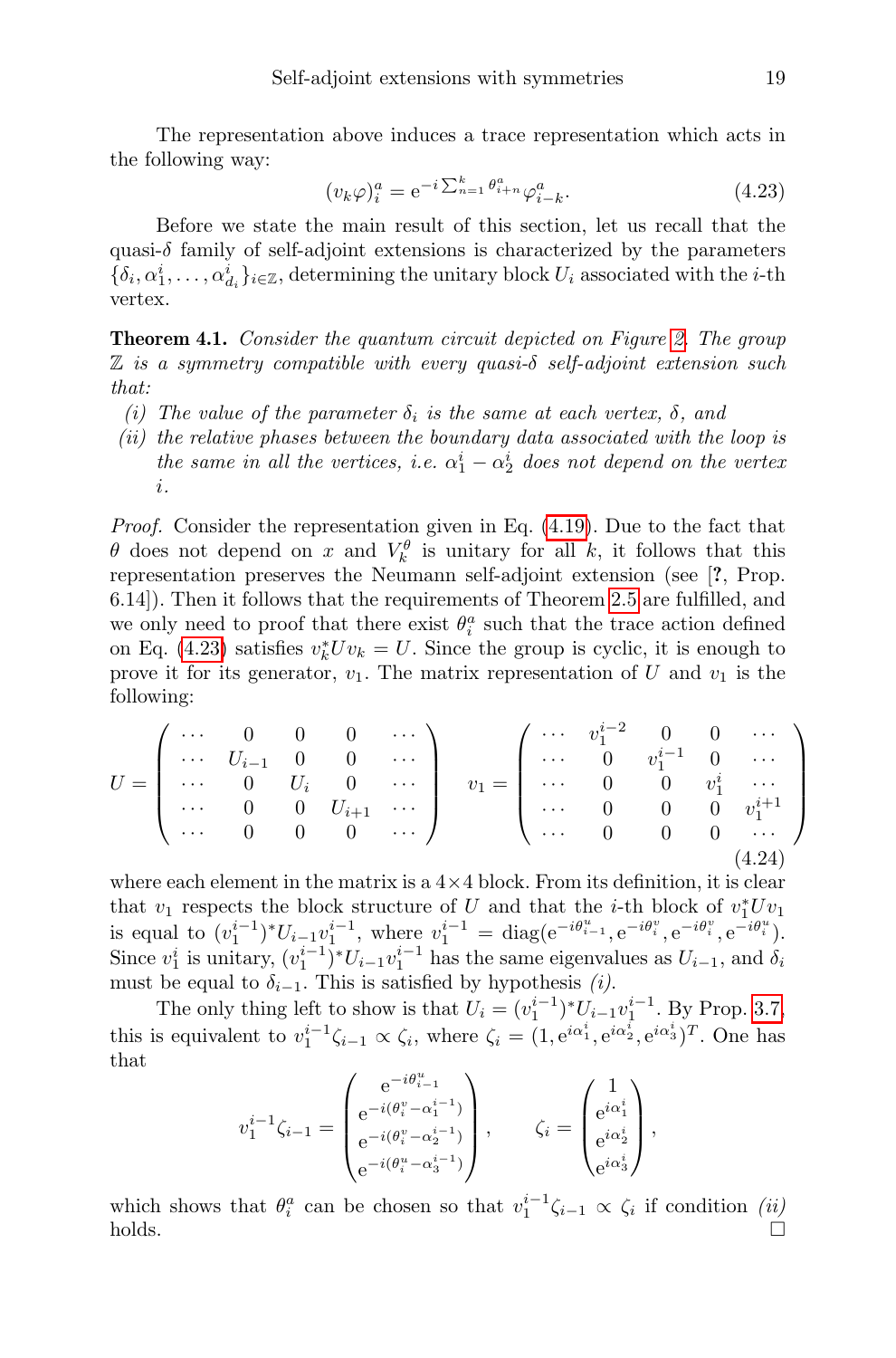Before concluding this section, it is important to add a remark. Indeed, the contents of the previous theorem can be analyzed also from a different perspective: for any representation  $V^{\theta}$  of the group  $\mathbb{Z}$ , there is a family of quasi- $\delta$  self-adjoint extensions compatible with it. In particular, the action  $V^{\theta}$  with  $\theta_i^a$  constantly zero is compatible only with self-adjoint extensions characterized by  $\zeta_i = (1, e^{i\alpha_2}, e^{i\alpha_3}, e^{i\alpha_3})^T$ , which amounts to require that the quasi- $\delta$  condition is the same on every vertex. If  $\theta_i^a$  is constant and does not depend on the interval  $i$  all the relative phases can be incremented by a constant factor from one vertex to another, i.e.  $\alpha_l^i - \alpha_l^{i+1}$  must remain constant, and also  $\alpha_1^i - \alpha_2^i$  needs to be independent from i by hypothesis *(ii)*. Whereas, only if the phase  $\theta_j^a$  in the representation  $V^{\theta}$  can vary from an interval to the other, self-adjoint extensions with  $\alpha_l^i$  varying from a vertex to the other are Z-invariant, once more with the restriction that  $\alpha_1^i - \alpha_2^i$  must be vertex independent. In each of these situations we can compute the spectrum of the Laplace-Beltrami operator. Indeed, after computing the solutions of the equation  $\Delta_i^a \Phi_i^a = k^2 \Phi_i^a$  in each interval, the generalized eigenfuctions of the Laplace-Beltrami operator can be obtained after imposing the chosen boundary conditions. This procedure will result in a set of algebraic linear equations involving the boundary data. For the family of self-adjoint extensions consid-ered in Theorem [4.1,](#page-19-1) if k is an eigenvalue and  $\Phi_i^a(x) = A_i^a e^{ikx} + B_i^a e^{-ikx}$  the corresponding solution on the interval  $I_i^a$ , at the *i*-node one gets the following system of equations:

$$
A_i^u e^{ik} + B_i^u e^{-ik} = e^{i\alpha_1^i} (A_i^v + B_i^v)
$$
\n(4.25)

$$
A_i^u e^{ik} + B_i^u e^{-ik} = e^{i\alpha_2^i} \left( A_i^v e^{ik} + B_i^v e^{-ik} \right)
$$
 (4.26)

$$
A_i^u e^{ik} + B_i^u e^{-ik} = e^{i\alpha_3^i} \left( A_{i+1}^u + B_{i+1}^u \right)
$$
 (4.27)

<span id="page-20-0"></span>
$$
4\tan\left(\frac{\delta}{2}\right)\left(A_i^u e^{ik} + B_i^u e^{-ik}\right) = ik\left(\left(A_i^u e^{ik} - B_i^u e^{-ik}\right) +
$$

$$
-e^{i\alpha_1^i}\left(A_i^v - B_i^v\right) + e^{i\alpha_2^i}\left(A_i^v e^{ik} - B_i^v e^{-ik}\right) - e^{i\alpha_3^i}\left(A_{i+1}^u - B_{i+1}^u\right)\right)
$$
(4.28)

where  $\alpha_2^i - \alpha_1^i = \alpha$  is constant along the graph and  $\delta$  as well. As a particular instance of this general form, we can consider the self-adjoint extension for which  $\alpha_1^i = \alpha_2^i = \alpha_3^i = \delta = 0$  for all  $i \in \mathbb{Z}$ . In this case the final system of equations simplifies and we get:

$$
A_i^u e^{ik} + B_i^u e^{-ik} = A_i^v + B_i^v
$$
  
\n
$$
A_i^v e^{ik} + B_i^v e^{-ik} = A_i^v + B_i^v
$$
  
\n
$$
A_i^u e^{ik} + B_i^u e^{-ik} = A_{i+1}^u + B_{i+1}^u
$$
  
\n
$$
A_i^u e^{ik} - B_i^u e^{-ik} - (A_i^v - B_i^v) + A_i^v e^{ik} - B_i^v e^{-ik} - (A_{i+1}^u - B_{i+1}^u) = 0
$$

If we introduce the new variables

$$
A^{(1)} = A_i^v + A_i^u
$$
  
\n
$$
A^{(0)} = A_i^v + A_{i+1}^u
$$
  
\n
$$
B^{(1)} = B_i^v + B_i^u
$$
  
\n
$$
B^{(0)} = B_i^v + B_{i+1}^u
$$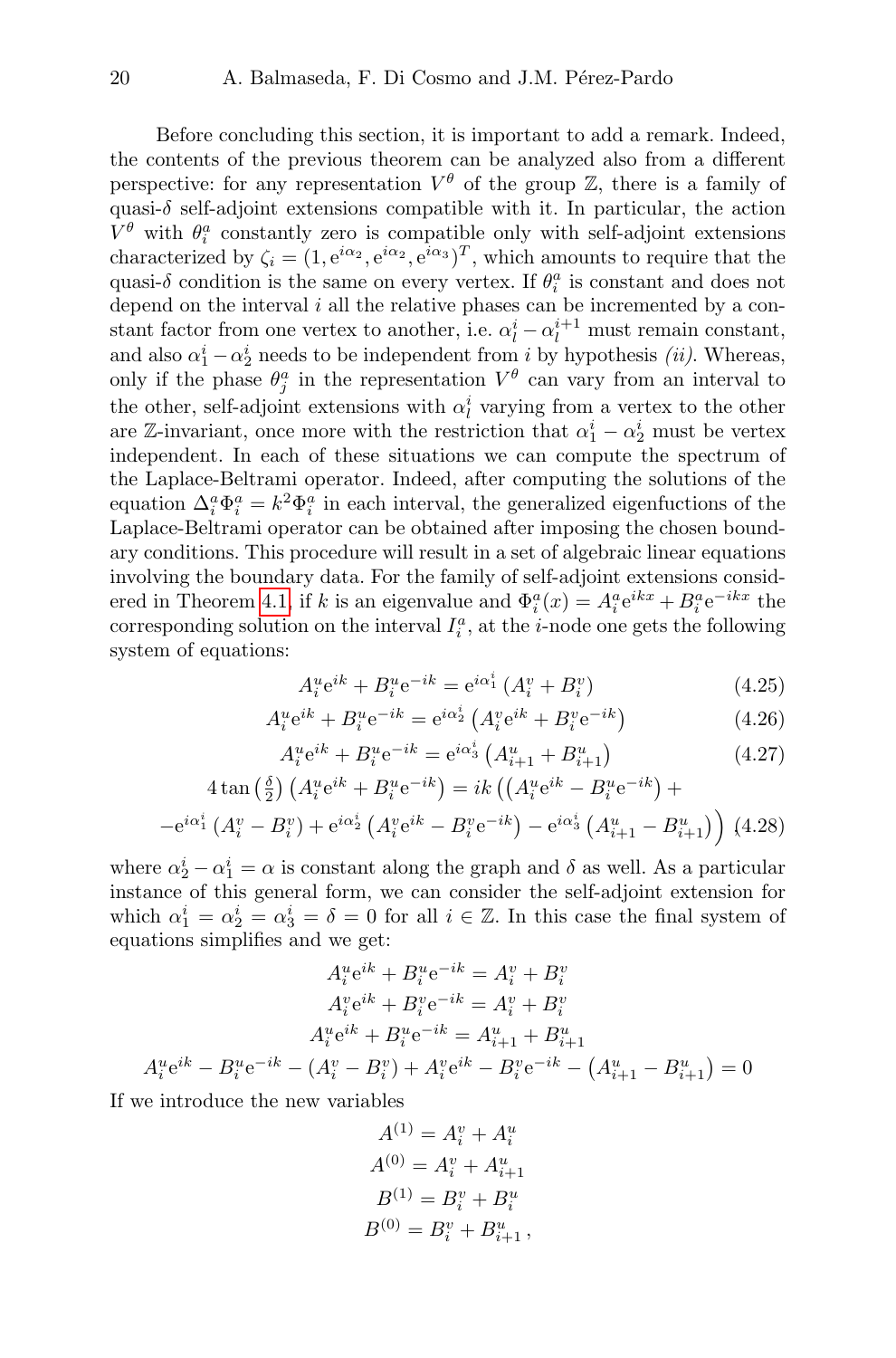it is immediate to derive the equation  $A^{(0)} = A^{(1)}e^{ik}$  and  $B^{(0)} = B^{(1)}e^{-ik}$ . From these conditions we derive the following relationships:

$$
A_i^u - A_{i+1}^u = A^{(1)}(1 - e^{ik})
$$
  

$$
B_i^u - B_{i+1}^u = B^{(1)}(1 - e^{-ik})
$$

After some straightforward computations, one can express the value of the coefficients  $\{A_i^u, B_i^u\}$  in terms of  $\{A^{(1)}, B^{(1)}\}$  as follows:

$$
2A_i^u \left(1 + e^{ik}\right) = A^{(1)} \left(2 + e^{ik}\right) - B^{(1)} e^{-ik} \tag{4.29}
$$

$$
2B_i^u \left(1 + e^{ik}\right) = B^{(1)} \left(1 + 2e^{ik}\right) - A^{(1)} e^{2ik} \,. \tag{4.30}
$$

The same strategy can be used to find the solutions of the equations [\(4.25\)](#page-20-0)-[\(4.28\)](#page-20-0) for other values of the parameters. Indeed we can introduce the new variables

$$
A_{out}^{i} = A_{i}^{v} e^{i\alpha_{2}^{i}} + A_{i}^{u}
$$

$$
A_{in}^{i} = A_{i}^{v} e^{i\alpha_{1}^{i}} + A_{i+1}^{u} e^{i\alpha_{3}^{i}}
$$

$$
B_{out}^{i} = B_{i}^{v} e^{i\alpha_{2}^{i}} + B_{i}^{u}
$$

$$
B_{in}^{i} = B_{i}^{v} e^{i\alpha_{1}^{i}} + B_{i+1}^{u} e^{i\alpha_{3}^{i}}
$$

which, for  $\delta = 0$  satisfy the relation<sup>[2](#page-21-0)</sup>  $A_{in}^i = A_{out}^i e^{ik}$  and  $B_{in}^i = B_{out}^i e^{-ik}$ . From the definition of the new variables and their relations, we get the following expressions:

$$
A_i^u - A_{i+1}^u e^{i(\alpha_3^i + \alpha)} = A_{out}^i (1 - e^{i(k+\alpha)})
$$
  
\n
$$
B_i^u - B_{i+1}^u e^{i(\alpha_3^i + \alpha)} = B_{out}^i (1 - e^{i(\alpha - k)})
$$
  
\n
$$
A_i^u (e^{-i\alpha} + e^{ik}) + B_i^u (e^{-i\alpha} + e^{-ik}) = (A_{out}^i + B_{out}^i) e^{-i\alpha}
$$
  
\n
$$
A_i^u e^{ik} + B_i^u e^{-ik} = e^{i\alpha_3^i} (A_{i+1}^u + B_{i+1}^u),
$$

and straightforward substitutions lead to the following results:

$$
2A_i^u (e^{2ik} - 1) = A_{out}^i (e^{2ik} + e^{i(k+\alpha)} - 2) + B_{out}^i (e^{-i(k-\alpha)} - 1) \tag{4.31}
$$
  

$$
2B_i^u (1 - e^{-2ik}) = B_{out}^i (2 - e^{-2ik} - e^{-i(k-\alpha)}) + A_{out}^i (1 - e^{i(k+\alpha)}) (4.32)
$$

Eventually, let us also notice that the previous results can be identically extended to the situation in which we consider on each interval the sum of the Laplace-Beltrami operator and a continuous potential bounded from below  $v_i^a(x)$  which has to be periodic, i.e.  $v_{i+1}^a(x) = v_i^a(x)$ . Indeed, such a function does not affect the analysis of self-adjoint extensions which remain those of the Laplace-Beltrami operator.

Before concluding this section, let us remark that it is possible that the generalized eigenfunctions described above are not generalized eigenfunctions. To be one of those, they need to satisfy that its inner product with every function on the Laplacian domain is finite, and thus even if one can impose

<span id="page-21-0"></span><sup>&</sup>lt;sup>2</sup>If  $\delta \neq 0$  the relation between  $\{A_{out}^i, B_{out}^i\}$  and  $\{A_{in}^i, B_{in}^i\}$  is more complicated, but using it we can solve the initial system following the same steps illustrated for the case  $\delta = 0.$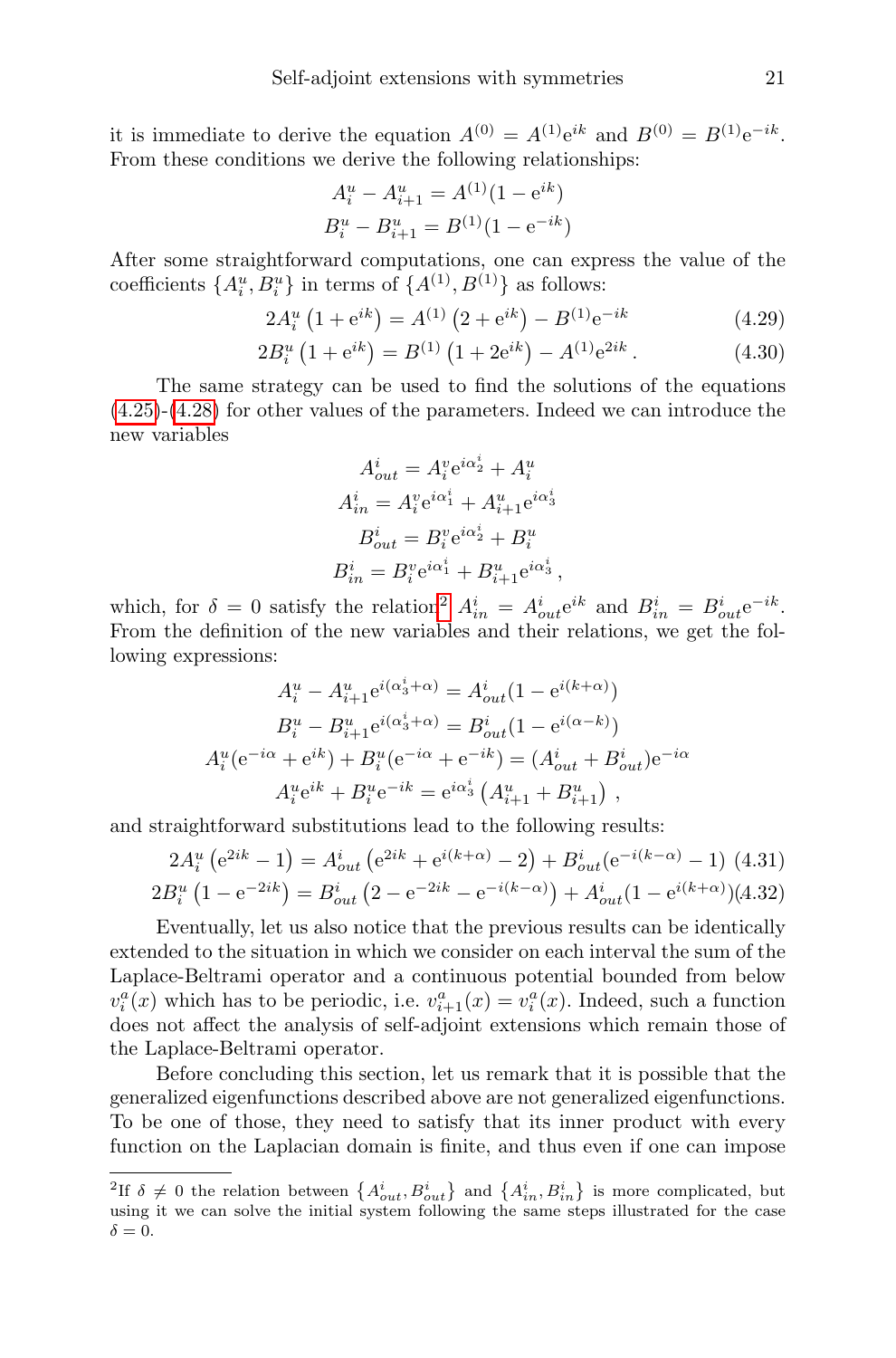(non-trivially) the boundary conditions for every  $k$ , the spectrum of that Laplace-Beltrami operator could be a strict subset of the positive real line. In the figures [4,](#page-23-0) [5](#page-24-0) and [6](#page-24-1) some of the candidates to generalized eigenfunctions are shown for different combinations of k and  $\alpha_j^i$ .

## <span id="page-22-0"></span>5. Conclusions and discussion

In this paper we have addressed the issue of the existence of self-adjoint extensions of the Laplace operator on quantum circuits compatible with the action of a group of symmetries. In particular, we have investigated a class of circuits obtained as a chain of small unit cells, each one forming a finite graph. The simple example of unit cells made up of single loops has been fully analysed and different unitary representations of the group of integers Z on the Hilbert space associated with the quantum system have been provided. Eventually, the features of the Z-invariant self-adjoint extensions of the Laplace-Beltrami operator with respect to these unitary representations are shown and a way to obtain the generalized eigenfunctions is outlined. The generalization to more complex unit cells follows straightforwardly.

The analysis presented in this work can be considered as a preliminary work towards a complete modelisation of quantum circuits. The attention paid to this topic has recently grown because quantum systems on graphs provide a setting for universal computation [?]. Therefore, coming back to the chain described in this work, any unit cell could be thought of as a gate of a more complex quantum computer, and the family of quasi- $\delta$  self-adjoint extensions provides a set of vertex connections which preserve the underlying topology of the circuit and can be compatible with translational symmetry, too.

As a final remark let us stress the role played by the group  $\mathbb Z$  as a symmetry of the quantum system. Indeed, using symmmetry considerations we have been able to identify a class of self-adjoint extensions which preserves the topology of the graph (these self-adjoint extensions are obtained by imposing boundary conditions already known in the literature as quasi- $\delta$ boundary conditions [?]). Due to the group of symmetries, not all the parameters define Z-invariant self-adjoint extensions for some representation V of the group  $\mathbb Z$ . The parameters  $\alpha$  and  $\delta$  introduced in the last section, indeed, have to be constant. Such an action has also allowed us to compute more easily the generalized eigenfunctions only knowing the eigenfunctions on an interval. It would be interesting to see the difference in the spectral properties when a periodic potential is added, and compare these results with those deriving from Bloch theory of periodic quantum systems.

A. Balmaseda Depto. de Matemáticas, Univ. Carlos III de Madrid Avda. de la Universidad 30, 28911 Leganés, Madrid, Spain. e-mail: abalmase@math.uc3m.es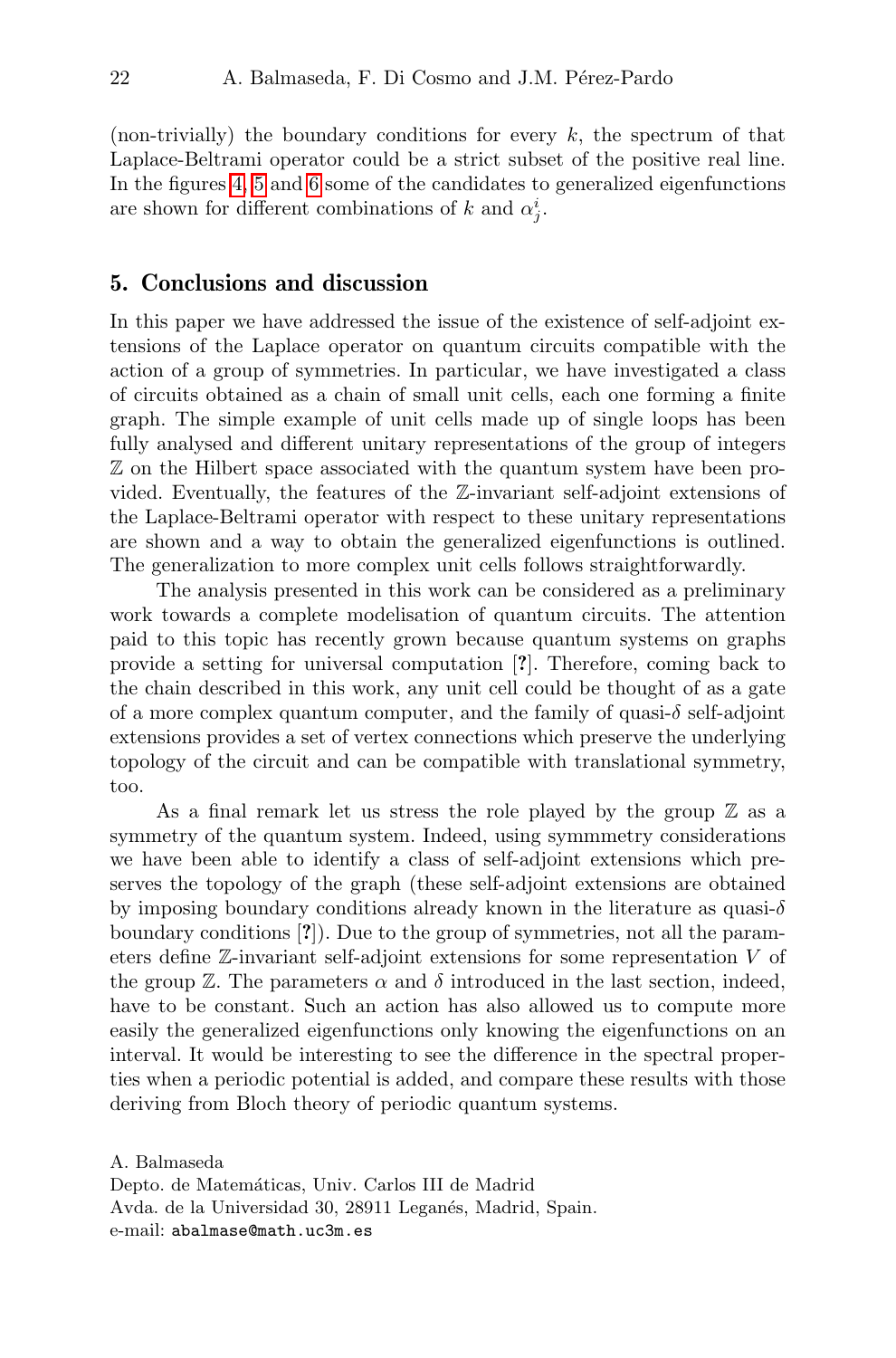<span id="page-23-0"></span>

(b) Imaginary part.

FIGURE 4. Real and imaginary parts of a generalized eigenfunction for  $\alpha_j^i = 0$  and several values of k. For each of the images, the upper row shows the value on the loops while the lower row shows the value in the chain.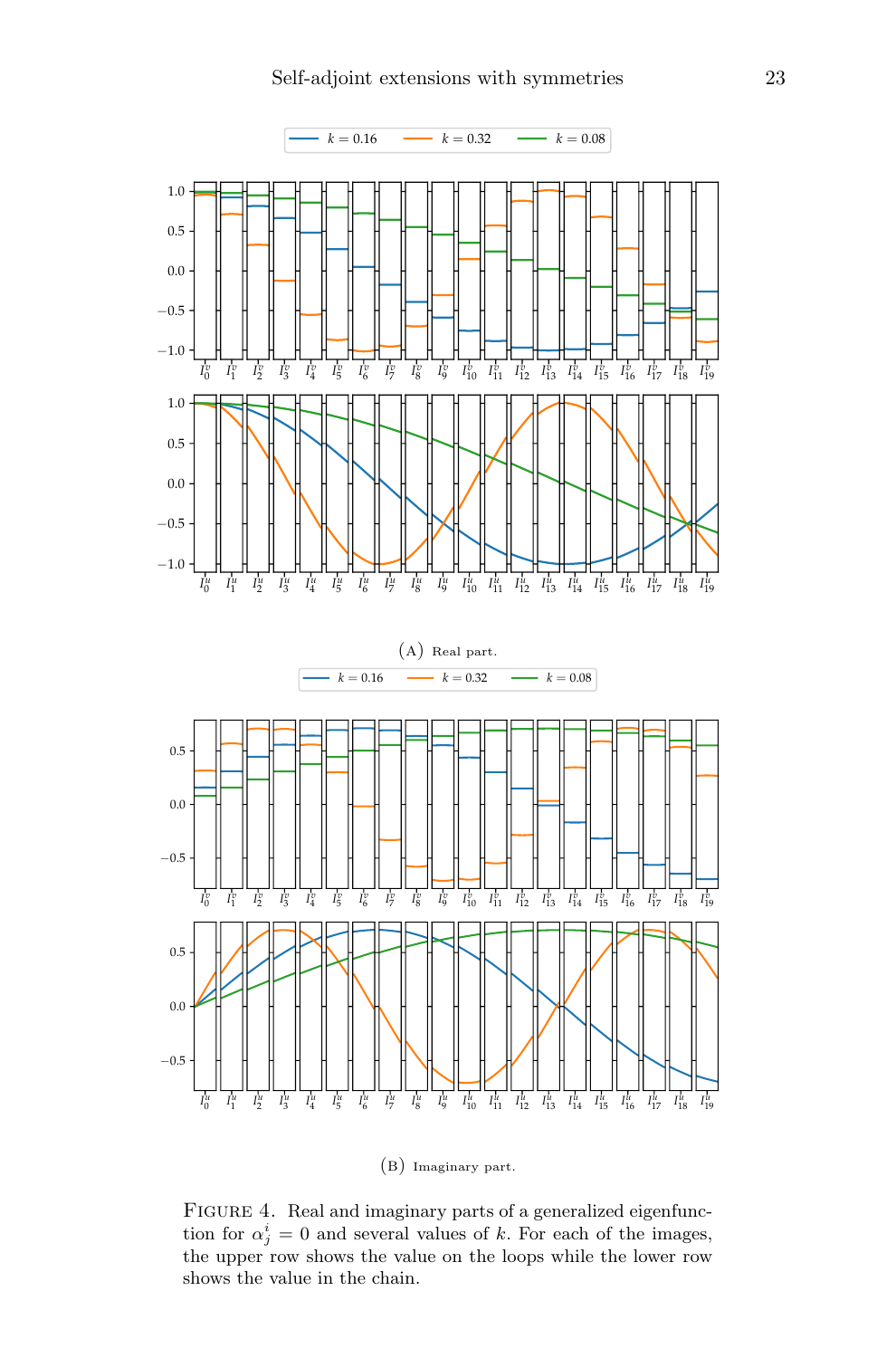<span id="page-24-0"></span>

FIGURE 5. Value of a generalized eigenfunction for  $k = 1/\pi$ ,  $\alpha_3^i = \alpha_1^i = 0, \, \alpha_2^i = 0.9/\pi.$  The upper row shows the value on the loops while the lower row shows the value in the chain.

<span id="page-24-1"></span>

FIGURE 6. Value of a generalized eigenfunction for  $k = 1/\pi$ ,  $\alpha_3^i = \pi, \, \alpha_1^i = 0, \, \alpha_2^i = 0.9/\pi.$  The upper row shows the value on the loops while the lower row shows the value in the chain.